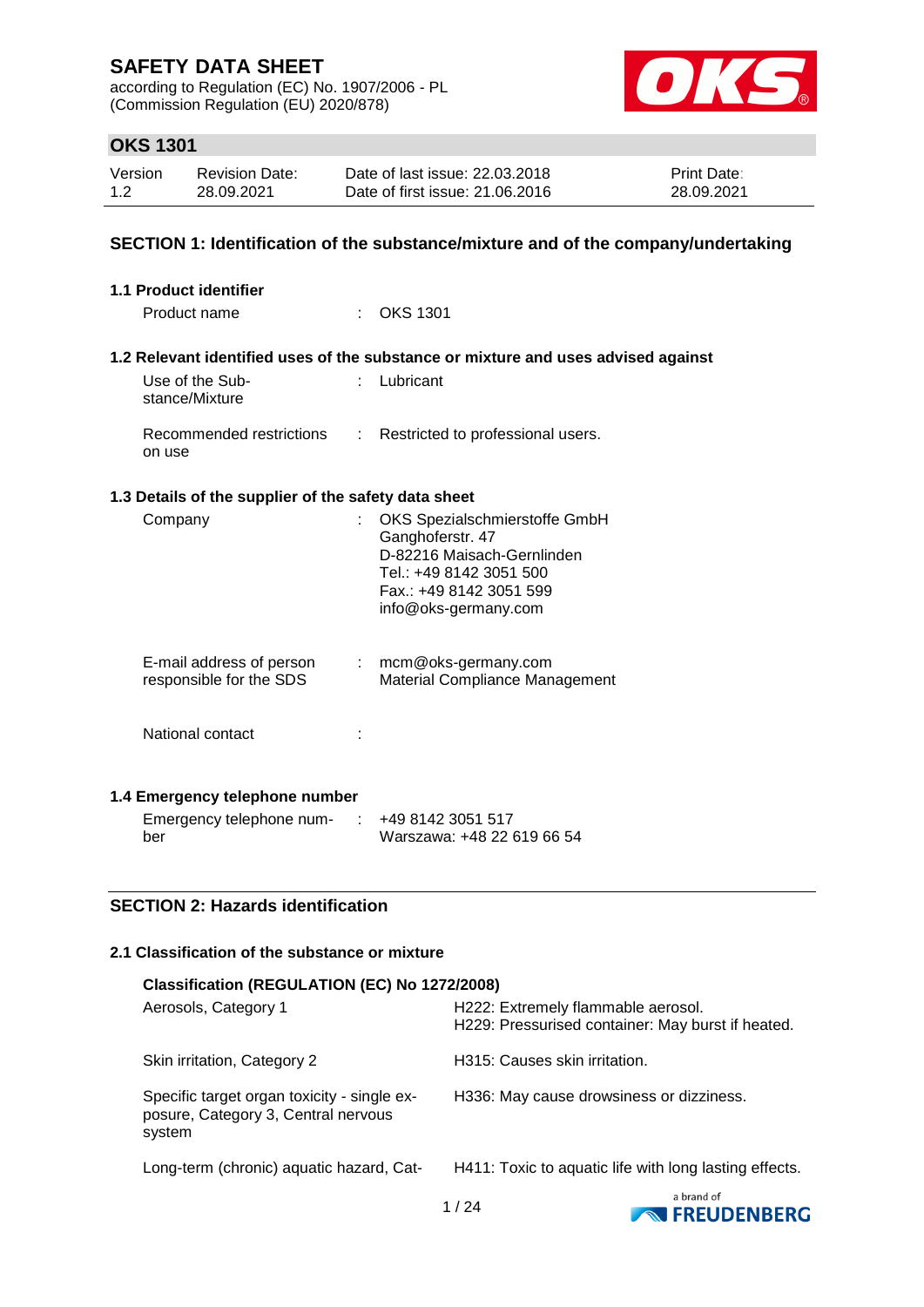according to Regulation (EC) No. 1907/2006 - PL (Commission Regulation (EU) 2020/878)



### **OKS 1301**

| Version | <b>Revision Date:</b> | Date of last issue: 22.03.2018  | <b>Print Date:</b> |
|---------|-----------------------|---------------------------------|--------------------|
| 1.2     | 28.09.2021            | Date of first issue: 21,06,2016 | 28.09.2021         |

egory 2

#### **2.2 Label elements**

| Labelling (REGULATION (EC) No 1272/2008) |                                                  |                                                                                                                                                                                                  |
|------------------------------------------|--------------------------------------------------|--------------------------------------------------------------------------------------------------------------------------------------------------------------------------------------------------|
| Hazard pictograms                        |                                                  |                                                                                                                                                                                                  |
| Signal word                              | Danger                                           |                                                                                                                                                                                                  |
| <b>Hazard statements</b>                 | H <sub>222</sub><br>H229<br>H315<br>H336<br>H411 | Extremely flammable aerosol.<br>Pressurised container: May burst if heated.<br>Causes skin irritation.<br>May cause drowsiness or dizziness.<br>Toxic to aquatic life with long lasting effects. |
| Precautionary statements                 | <b>Prevention:</b>                               |                                                                                                                                                                                                  |
|                                          | P <sub>210</sub>                                 | Keep away from heat, hot surfaces, sparks,<br>open flames and other ignition sources. No<br>smoking.                                                                                             |
|                                          | P <sub>2</sub> 11                                | Do not spray on an open flame or other<br>ignition source.                                                                                                                                       |
|                                          | P <sub>251</sub>                                 | Do not pierce or burn, even after use.                                                                                                                                                           |
|                                          | P273                                             | Avoid release to the environment.                                                                                                                                                                |
|                                          | Response:                                        |                                                                                                                                                                                                  |
|                                          | P391                                             | Collect spillage.                                                                                                                                                                                |
|                                          | Storage:                                         |                                                                                                                                                                                                  |
|                                          | $P410 + P412$                                    | Protect from sunlight. Do not expose to tem-<br>peratures exceeding 50 °C/ 122 °F.                                                                                                               |

#### **Hazardous components which must be listed on the label:**

Hydrocarbons, C6-C7, n-alkanes, isoalkanes, cyclics, <5% n-hexane

#### **2.3 Other hazards**

This substance/mixture contains no components considered to be either persistent, bioaccumulative and toxic (PBT), or very persistent and very bioaccumulative (vPvB) at levels of 0.1% or higher.

Ecological information: The substance/mixture does not contain components considered to have endocrine disrupting properties according to REACH Article 57(f) or Commission Delegated regulation (EU) 2017/2100 or Commission Regulation (EU) 2018/605 at levels of 0.1% or higher.

Toxicological information: The substance/mixture does not contain components considered to have endocrine disrupting properties according to REACH Article 57(f) or Commission Delegated regulation (EU) 2017/2100 or Commission Regulation (EU) 2018/605 at levels of 0.1% or higher.

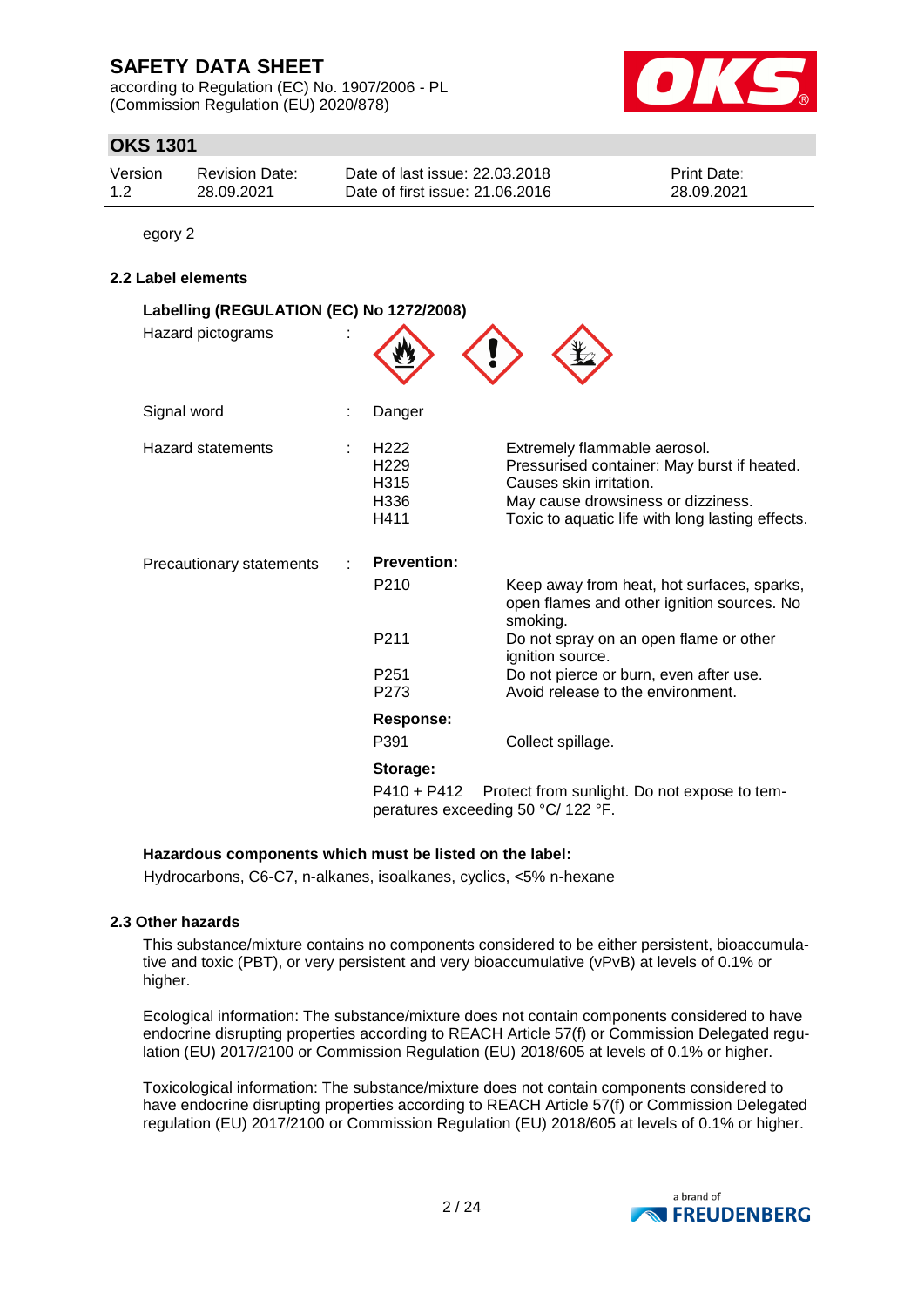according to Regulation (EC) No. 1907/2006 - PL (Commission Regulation (EU) 2020/878)



### **OKS 1301**

| Version | <b>Revision Date:</b> | Date of last issue: 22,03,2018  | <b>Print Date:</b> |
|---------|-----------------------|---------------------------------|--------------------|
| 1.2     | 28.09.2021            | Date of first issue: 21,06,2016 | 28.09.2021         |

### **SECTION 3: Composition/information on ingredients**

#### **3.2 Mixtures**

Chemical nature : Active substance with propellant silicone oil

#### **Components**

| Chemical name<br>Hydrocarbons, C6-C7,<br>n-alkanes, isoalkanes,<br>cyclics, <5% n-hexane | CAS-No.<br>EC-No.<br>Index-No.<br>Registration number<br>921-024-6<br>01-2119475514-35- | Classification<br>Flam. Liq.2; H225<br>Skin Irrit.2; H315<br>STOT SE3; H336<br>Asp. Tox.1; H304<br>Aquatic Chronic2; | specific concen-<br>tration limit<br>M-Factor<br><b>Notes</b><br>Acute toxicity<br>estimate | Concentration<br>(% w/w)<br>$>= 50 - 70$ |
|------------------------------------------------------------------------------------------|-----------------------------------------------------------------------------------------|----------------------------------------------------------------------------------------------------------------------|---------------------------------------------------------------------------------------------|------------------------------------------|
|                                                                                          | XXXX                                                                                    | H411                                                                                                                 |                                                                                             |                                          |
| isobutane                                                                                | 75-28-5<br>200-857-2<br>601-004-00-0<br>01-2119485395-27-<br><b>XXXX</b>                | Flam. Gas1A;<br>H220<br>Press. GasCompr.<br>Gas; H280                                                                | Note U (table<br>3.1), Note C                                                               | $>= 1 - 10$                              |
| n-butyl acetate                                                                          | 123-86-4<br>204-658-1<br>607-025-00-1<br>01-2119485493-29-<br><b>XXXX</b>               | Flam. Liq.3; H226<br>STOT SE3; H336                                                                                  |                                                                                             | $>= 1 - 10$                              |
| Substances with a workplace exposure limit :                                             |                                                                                         |                                                                                                                      |                                                                                             |                                          |
| butane                                                                                   | 106-97-8<br>203-448-7<br>601-004-00-0                                                   | Flam. Gas1A;<br>H220<br>Press. GasCompr.<br>Gas; H280                                                                | Note U (table<br>3.1), Note C                                                               | $>= 20 - < 30$                           |
| propane                                                                                  | 74-98-6<br>200-827-9<br>601-003-00-5<br>01-2119486944-21-<br><b>XXXX</b>                | Flam. Gas1A;<br>H <sub>220</sub><br>Press. GasCompr.<br>Gas; H280                                                    | Note U (table<br>3.1)                                                                       | $>= 1 - 10$                              |

For explanation of abbreviations see section 16.

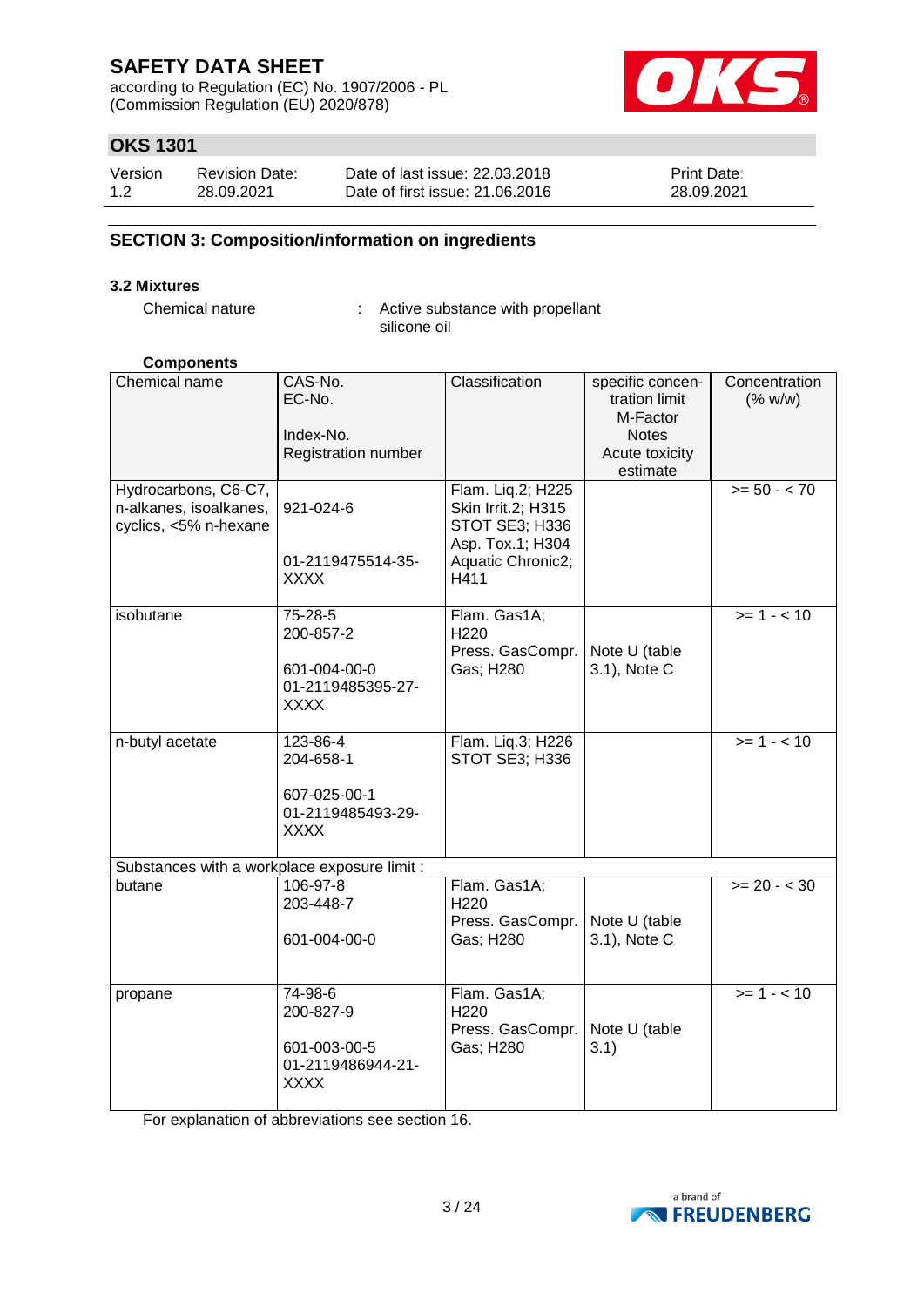according to Regulation (EC) No. 1907/2006 - PL (Commission Regulation (EU) 2020/878)



### **OKS 1301**

| Version | <b>Revision Date:</b> | Date of last issue: 22,03,2018  | <b>Print Date:</b> |
|---------|-----------------------|---------------------------------|--------------------|
| 1.2     | 28.09.2021            | Date of first issue: 21,06,2016 | 28.09.2021         |

### **SECTION 4: First aid measures**

| If inhaled              | Call a physician or poison control centre immediately.<br>Remove person to fresh air. If signs/symptoms continue, get<br>medical attention.<br>Keep patient warm and at rest.<br>If unconscious, place in recovery position and seek medical<br>advice.<br>Keep respiratory tract clear.<br>If breathing is irregular or stopped, administer artificial respira-<br>tion. |
|-------------------------|---------------------------------------------------------------------------------------------------------------------------------------------------------------------------------------------------------------------------------------------------------------------------------------------------------------------------------------------------------------------------|
| In case of skin contact | Take off all contaminated clothing immediately.<br>Get medical attention immediately if irritation develops and<br>persists.<br>Wash clothing before reuse.<br>Thoroughly clean shoes before reuse.<br>Wash off immediately with plenty of water.                                                                                                                         |
| In case of eye contact  | Rinse immediately with plenty of water, also under the eyelids,<br>for at least 10 minutes.<br>If eye irritation persists, consult a specialist.                                                                                                                                                                                                                          |
| If swallowed            | Move the victim to fresh air.<br>If accidentally swallowed obtain immediate medical attention.<br>Keep respiratory tract clear.<br>Do NOT induce vomiting.<br>Rinse mouth with water.                                                                                                                                                                                     |

### **4.2 Most important symptoms and effects, both acute and delayed**

| Symptoms     | Inhalation may provoke the following symptoms:<br>Unconsciousness<br><b>Dizziness</b><br><b>Drowsiness</b><br>Headache<br>Nausea<br>Tiredness<br>Skin contact may provoke the following symptoms:<br>Erythema |
|--------------|---------------------------------------------------------------------------------------------------------------------------------------------------------------------------------------------------------------|
| <b>Risks</b> | Central nervous system depression<br>Causes skin irritation.                                                                                                                                                  |

### **4.3 Indication of any immediate medical attention and special treatment needed**

Treatment : Treat symptomatically.

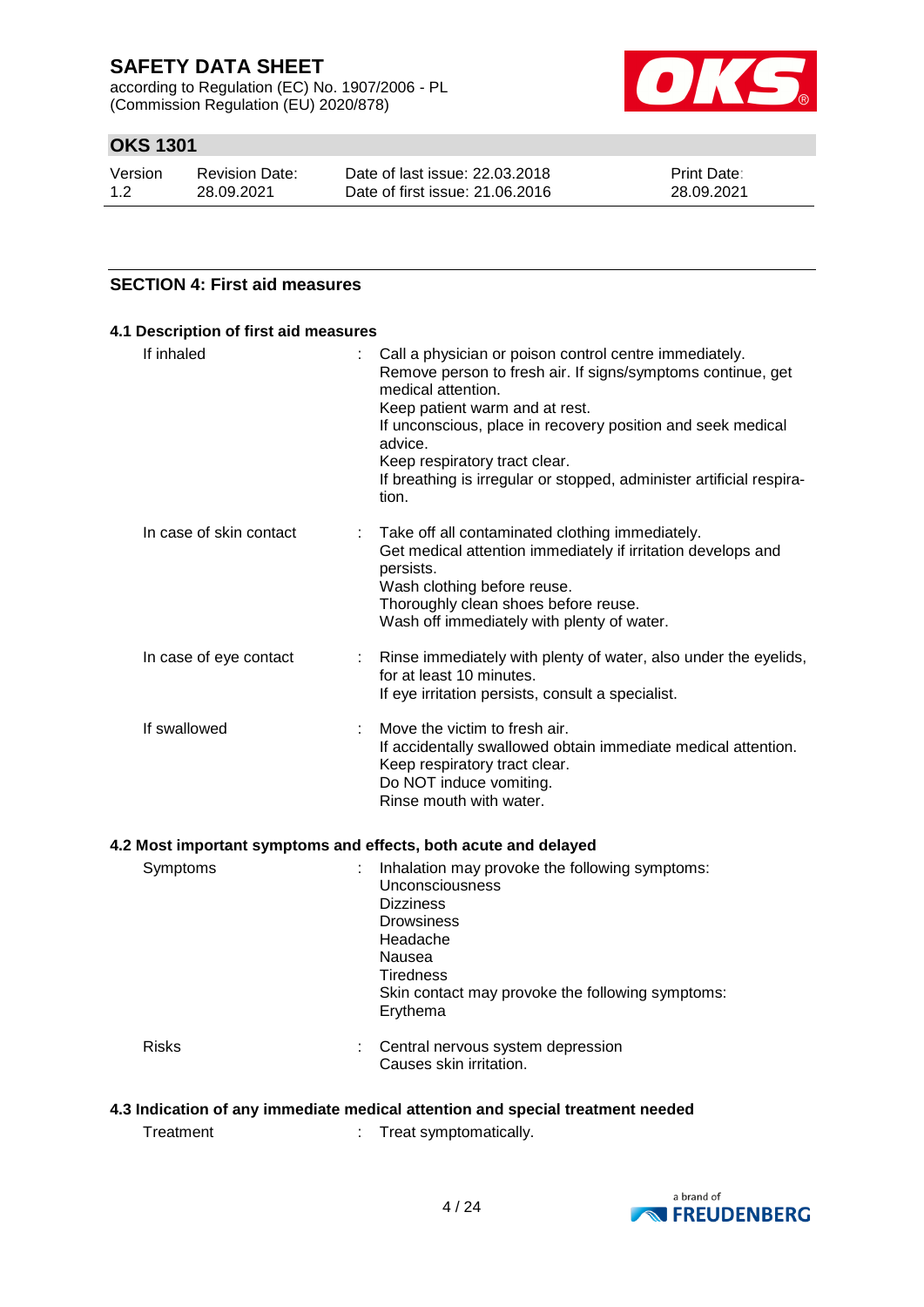according to Regulation (EC) No. 1907/2006 - PL (Commission Regulation (EU) 2020/878)



### **OKS 1301**

| Version | <b>Revision Date:</b> | Date of last issue: 22.03.2018  | <b>Print Date:</b> |
|---------|-----------------------|---------------------------------|--------------------|
| 1.2     | 28.09.2021            | Date of first issue: 21,06,2016 | 28.09.2021         |

### **SECTION 5: Firefighting measures**

### **5.1 Extinguishing media**

Suitable extinguishing media : ABC powder

| Unsuitable extinguishing | High volume water jet |
|--------------------------|-----------------------|
| media                    |                       |

#### **5.2 Special hazards arising from the substance or mixture**

| Specific hazards during fire-<br>fighting          | Fire Hazard<br>Do not let product enter drains.<br>Contains gas under pressure; may explode if heated.<br>Beware of vapours accumulating to form explosive concentra-<br>tions. Vapours can accumulate in low areas. |
|----------------------------------------------------|----------------------------------------------------------------------------------------------------------------------------------------------------------------------------------------------------------------------|
| Hazardous combustion prod- :<br>ucts               | Carbon oxides<br>Metal oxides                                                                                                                                                                                        |
| 5.3 Advice for firefighters                        |                                                                                                                                                                                                                      |
| Special protective equipment :<br>for firefighters | In the event of fire, wear self-contained breathing apparatus.<br>Use personal protective equipment. Exposure to decomposi-<br>tion products may be a hazard to health.                                              |
| Further information                                | : Standard procedure for chemical fires.<br>Collect contaminated fire extinguishing water separately. This<br>must not be discharged into drains.<br>Cool containers/tanks with water spray.                         |

### **SECTION 6: Accidental release measures**

#### **6.1 Personal precautions, protective equipment and emergency procedures**

| Personal precautions | Evacuate personnel to safe areas.<br>Ensure adequate ventilation.<br>Remove all sources of ignition.<br>Do not breathe vapours or spray mist.<br>Do not breathe dust/ fume/ gas/ mist/ vapours/ spray.<br>Refer to protective measures listed in sections 7 and 8. |
|----------------------|--------------------------------------------------------------------------------------------------------------------------------------------------------------------------------------------------------------------------------------------------------------------|
|                      | Only qualified personnel equipped with suitable protective<br>equipment may intervene.                                                                                                                                                                             |

### **6.2 Environmental precautions**

Environmental precautions : Do not allow contact with soil, surface or ground water. Prevent further leakage or spillage if safe to do so. If the product contaminates rivers and lakes or drains inform respective authorities.

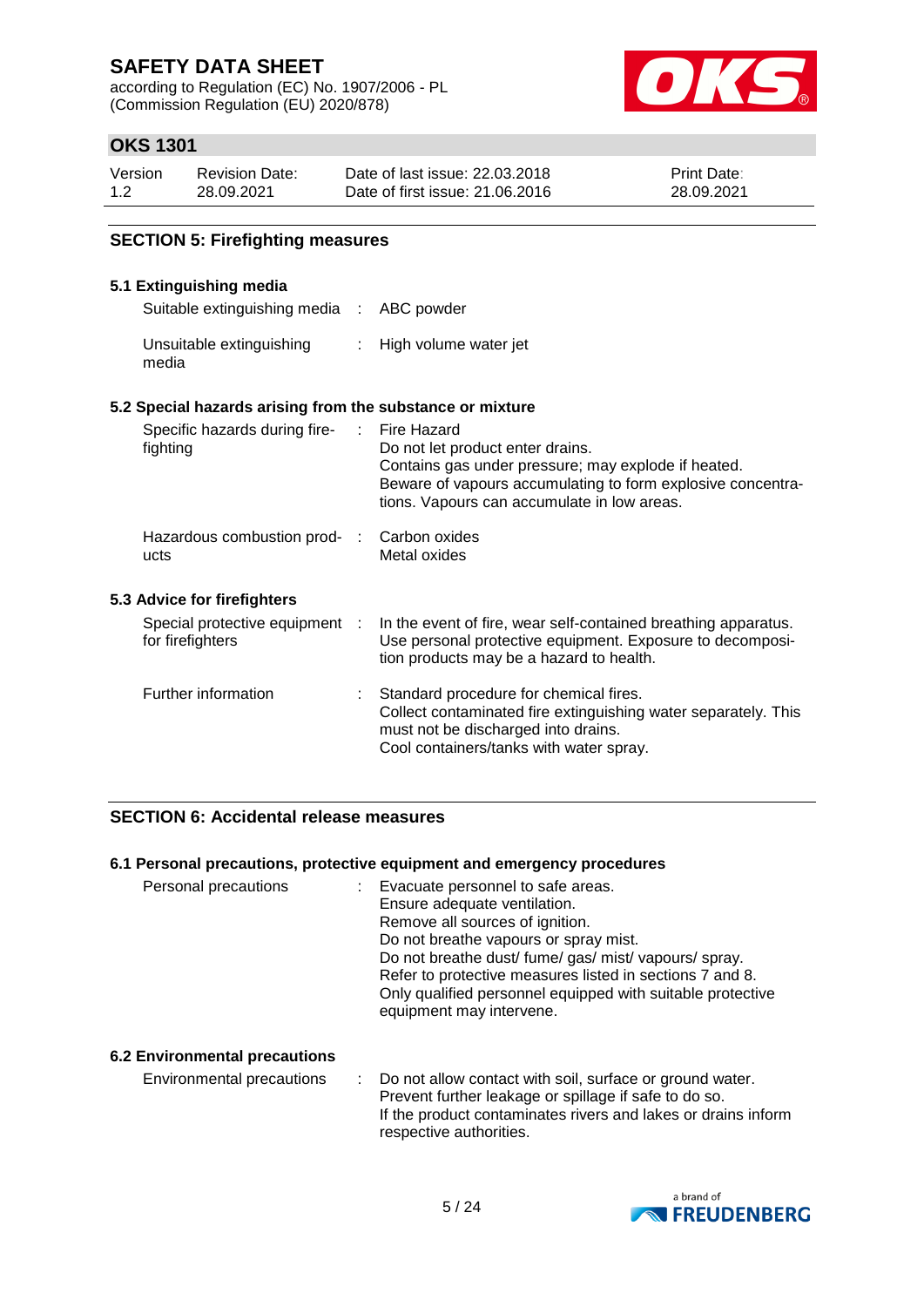according to Regulation (EC) No. 1907/2006 - PL (Commission Regulation (EU) 2020/878)



### **OKS 1301**

| Version | Revision Date: | Date of last issue: 22,03,2018  | <b>Print Date:</b> |
|---------|----------------|---------------------------------|--------------------|
| 1.2     | 28.09.2021     | Date of first issue: 21,06,2016 | 28.09.2021         |

#### **6.3 Methods and material for containment and cleaning up**

| Methods for cleaning up |  | : Contain spillage, and then collect with non-combustible ab-<br>sorbent material, (e.g. sand, earth, diatomaceous earth, ver-<br>miculite) and place in container for disposal according to local<br>/ national regulations (see section 13).<br>Keep in suitable, closed containers for disposal.<br>Non-sparking tools should be used. |
|-------------------------|--|-------------------------------------------------------------------------------------------------------------------------------------------------------------------------------------------------------------------------------------------------------------------------------------------------------------------------------------------|
|-------------------------|--|-------------------------------------------------------------------------------------------------------------------------------------------------------------------------------------------------------------------------------------------------------------------------------------------------------------------------------------------|

### **6.4 Reference to other sections**

For personal protection see section 8.

### **SECTION 7: Handling and storage**

#### **7.1 Precautions for safe handling**

| Advice on safe handling                                          |   | Do not use in areas without adequate ventilation.<br>Do not breathe vapours or spray mist.<br>In case of insufficient ventilation, wear suitable respiratory<br>equipment.<br>Avoid contact with skin and eyes.<br>For personal protection see section 8.<br>Keep away from fire, sparks and heated surfaces.<br>Smoking, eating and drinking should be prohibited in the ap-<br>plication area.<br>Wash hands and face before breaks and immediately after<br>handling the product.<br>Do not get in eyes or mouth or on skin.<br>Do not get on skin or clothing.<br>Do not ingest.<br>Do not use sparking tools.<br>These safety instructions also apply to empty packaging which<br>may still contain product residues.<br>Pressurized container: protect from sunlight and do not ex-<br>pose to temperatures exceeding 50 °C. Do not pierce or burn,<br>even after use. |
|------------------------------------------------------------------|---|------------------------------------------------------------------------------------------------------------------------------------------------------------------------------------------------------------------------------------------------------------------------------------------------------------------------------------------------------------------------------------------------------------------------------------------------------------------------------------------------------------------------------------------------------------------------------------------------------------------------------------------------------------------------------------------------------------------------------------------------------------------------------------------------------------------------------------------------------------------------------|
| Hygiene measures                                                 |   | Wash face, hands and any exposed skin thoroughly after<br>handling.                                                                                                                                                                                                                                                                                                                                                                                                                                                                                                                                                                                                                                                                                                                                                                                                          |
| 7.2 Conditions for safe storage, including any incompatibilities |   |                                                                                                                                                                                                                                                                                                                                                                                                                                                                                                                                                                                                                                                                                                                                                                                                                                                                              |
| Requirements for storage<br>areas and containers                 | ÷ | BEWARE: Aerosol is pressurized. Keep away from direct sun<br>exposure and temperatures over 50 °C. Do not open by force<br>or throw into fire even after use. Do not spray on flames or<br>red-hot objects. Store in accordance with the particular na-<br>tional regulations.                                                                                                                                                                                                                                                                                                                                                                                                                                                                                                                                                                                               |

#### **7.3 Specific end use(s)**

Specific use(s) : Specific instructions for handling, not required.

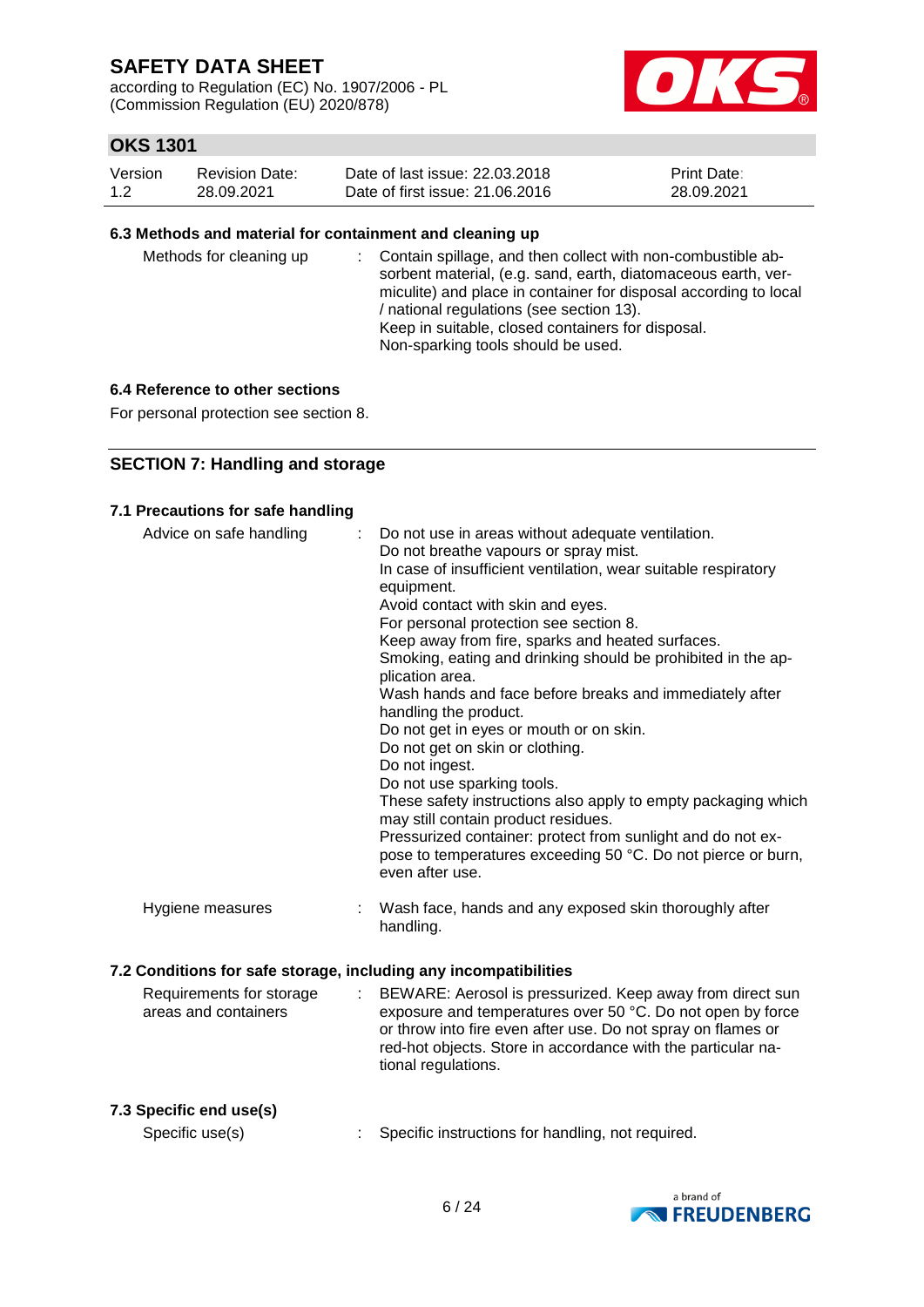according to Regulation (EC) No. 1907/2006 - PL (Commission Regulation (EU) 2020/878)



### **OKS 1301**

| Version | <b>Revision Date:</b> | Date of last issue: 22,03,2018  | <b>Print Date:</b> |
|---------|-----------------------|---------------------------------|--------------------|
| 1.2     | 28.09.2021            | Date of first issue: 21,06,2016 | 28.09.2021         |

#### **SECTION 8: Exposure controls/personal protection**

#### **8.1 Control parameters**

#### **Occupational Exposure Limits**

| Components      | CAS-No.  | Value type (Form<br>of exposure) | Control parameters | <b>Basis</b>             |
|-----------------|----------|----------------------------------|--------------------|--------------------------|
| butane          | 106-97-8 | <b>NDS</b>                       | 1.900 mg/m3        | PL OEL<br>$(2018-07-07)$ |
|                 |          | <b>NDSch</b>                     | $3.000$ mg/m $3$   | PL OEL<br>$(2018-07-07)$ |
| propane         | 74-98-6  | <b>NDS</b>                       | 1.800 mg/m3        | PL OEL<br>$(2018-07-07)$ |
| n-butyl acetate | 123-86-4 | <b>NDS</b>                       | 240 mg/m3          | PL OEL<br>$(2018-07-07)$ |
|                 |          | <b>NDSch</b>                     | 720 mg/m3          | PL OEL<br>$(2018-07-07)$ |

### **Derived No Effect Level (DNEL) according to Regulation (EC) No. 1907/2006:**

| Substance name                                                                | End Use | Exposure routes | Potential health ef-<br>fects | Value               |
|-------------------------------------------------------------------------------|---------|-----------------|-------------------------------|---------------------|
| Hydrocarbons, C6-<br>C7, n-alkanes, isoal-<br>kanes, cyclics, <5%<br>n-hexane | Workers | Skin contact    | Long-term systemic<br>effects | 773 mg/kg<br>bw/day |
|                                                                               | Workers | Inhalation      | Long-term systemic<br>effects | 2035 mg/m3          |
| n-butyl acetate                                                               | Workers | Inhalation      | Long-term systemic<br>effects | 300 mg/m3           |
|                                                                               | Workers | Inhalation      | Acute systemic ef-<br>fects   | 600 mg/m3           |
|                                                                               | Workers | Dermal          | Long-term local ef-<br>fects  | 11 $mg/cm2$         |

### **Predicted No Effect Concentration (PNEC) according to Regulation (EC) No. 1907/2006:**

| Substance name  | <b>Environmental Compartment</b>          | Value         |
|-----------------|-------------------------------------------|---------------|
| n-butyl acetate | Fresh water                               | $0,18$ mg/l   |
|                 | Marine water                              | $0,018$ mg/l  |
|                 | Microbiological Activity in Sewage Treat- | 35,6 mg/l     |
|                 | ment Systems                              |               |
|                 | Fresh water sediment                      | $0,981$ mg/kg |
|                 | Marine sediment                           | 0,0981 mg/kg  |
|                 | Soil                                      | $0,09$ mg/kg  |

#### **8.2 Exposure controls**

#### **Engineering measures**

Use only in an area equipped with explosion proof exhaust ventilation. Handle only in a place equipped with local exhaust (or other appropriate exhaust).

#### **Personal protective equipment**

Eye protection : Safety glasses with side-shields

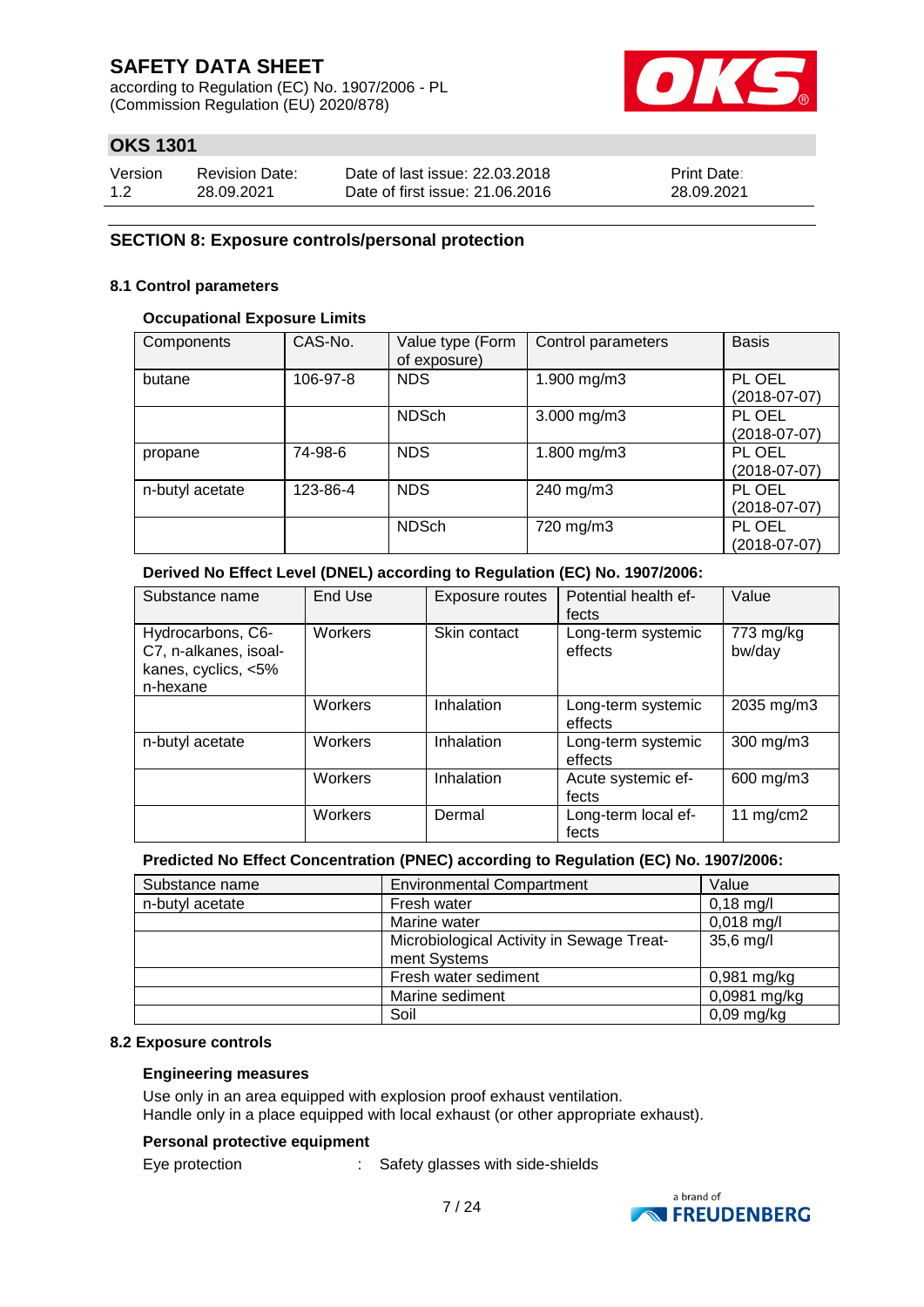according to Regulation (EC) No. 1907/2006 - PL (Commission Regulation (EU) 2020/878)



### **OKS 1301**

| Version<br>1.2 | <b>Revision Date:</b><br>28.09.2021                                   |   | Date of last issue: 22.03.2018<br>Date of first issue: 21.06.2016                                                                                                                                                                                                                                                                           | Print Date:<br>28.09.2021 |
|----------------|-----------------------------------------------------------------------|---|---------------------------------------------------------------------------------------------------------------------------------------------------------------------------------------------------------------------------------------------------------------------------------------------------------------------------------------------|---------------------------|
|                | Hand protection<br>Material<br>Break through time<br>Protective index |   | butyl-rubber<br>$> 10$ min<br>Class 1                                                                                                                                                                                                                                                                                                       |                           |
|                | Remarks                                                               |   | Wear protective gloves. The break through time depends<br>amongst other things on the material, the thickness and the<br>type of glove and therefore has to be measured for each<br>case.<br>The selected protective gloves have to satisfy the specifica-<br>tions of Regulation (EU) 2016/425 and the standard EN 374<br>derived from it. |                           |
|                | Respiratory protection                                                | ÷ | Use respiratory protection unless adequate local exhaust<br>ventilation is provided or exposure assessment demonstrates<br>that exposures are within recommended exposure guidelines.<br>Short term only                                                                                                                                    |                           |
|                | Filter type                                                           |   | Filter type A-P                                                                                                                                                                                                                                                                                                                             |                           |
|                | Protective measures                                                   |   | The type of protective equipment must be selected according<br>to the concentration and amount of the dangerous substance<br>at the specific workplace.<br>Choose body protection in relation to its type, to the concen-<br>tration and amount of dangerous substances, and to the spe-<br>cific work-place.                               |                           |

### **SECTION 9: Physical and chemical properties**

### **9.1 Information on basic physical and chemical properties**

| Physical state                                                    | aerosol                      |
|-------------------------------------------------------------------|------------------------------|
| Colour                                                            | yellow                       |
| Odour                                                             | characteristic               |
| Odour Threshold                                                   | No data available            |
|                                                                   |                              |
| Melting point/range                                               | No data available            |
| Boiling point/boiling range                                       | : No data available          |
| Flammability                                                      | Extremely flammable aerosol. |
| Upper explosion limit / Upper : $8,5\%$ (V)<br>flammability limit |                              |

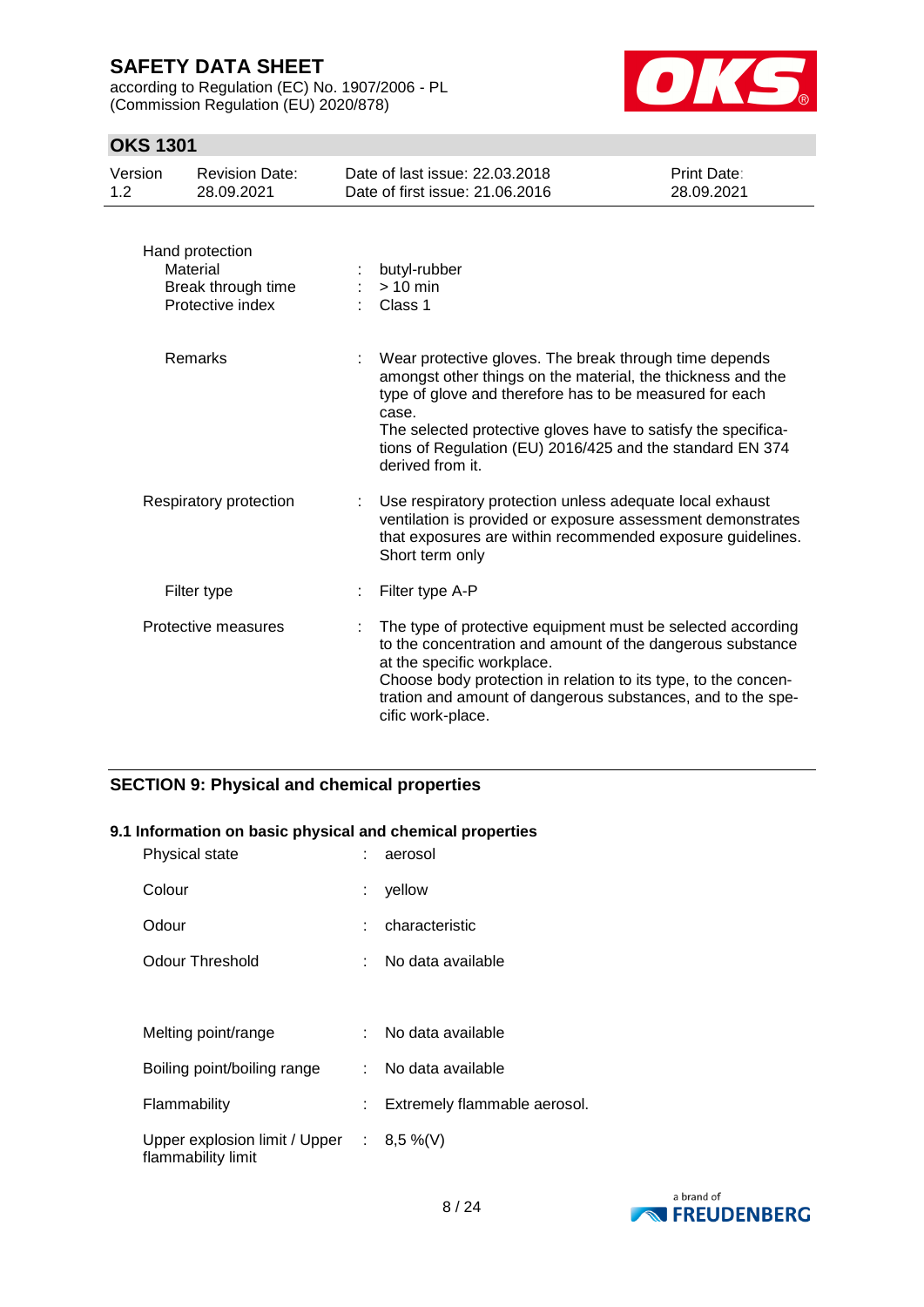according to Regulation (EC) No. 1907/2006 - PL (Commission Regulation (EU) 2020/878)



### **OKS 1301**

| Version<br>1.2 |                     | <b>Revision Date:</b><br>28.09.2021                               |                               | Date of last issue: 22.03.2018<br>Date of first issue: 21.06.2016    | Print Date:<br>28.09.2021 |
|----------------|---------------------|-------------------------------------------------------------------|-------------------------------|----------------------------------------------------------------------|---------------------------|
|                |                     |                                                                   |                               |                                                                      |                           |
|                |                     | Lower explosion limit / Lower : $0,6\%$ (V)<br>flammability limit |                               |                                                                      |                           |
|                | Flash point         |                                                                   | t,                            | $-60,00 °C$                                                          |                           |
|                |                     | Auto-ignition temperature                                         | ÷                             | No data available                                                    |                           |
|                | ture                | Decomposition temperature<br>Decomposition tempera-               | $\mathcal{I}^{\mathcal{I}}$ . | No data available                                                    |                           |
|                | pH                  |                                                                   | ÷                             | Not applicable<br>substance/mixture is non-soluble (in water)        |                           |
|                | Viscosity           | Viscosity, dynamic                                                | ÷                             | No data available                                                    |                           |
|                |                     | Viscosity, kinematic                                              | $\mathcal{L}^{\mathcal{L}}$   | $<$ 7 mm2/s (40 °C)                                                  |                           |
|                |                     | Solubility(ies)<br>Water solubility                               | ÷                             | partly miscible                                                      |                           |
|                |                     | Solubility in other solvents                                      | $\sim 10$                     | No data available                                                    |                           |
|                |                     | Partition coefficient: n-<br>octanol/water                        | $\mathbb{R}^n$                | No data available                                                    |                           |
|                |                     | Vapour pressure                                                   | ÷                             | $\leq$ 2.500 hPa (20 °C)                                             |                           |
|                |                     | Relative density                                                  |                               | 0,66(20 °C)<br>Reference substance: Water<br>The value is calculated |                           |
|                | Density             |                                                                   |                               | 0,66 g/cm3<br>(20 °C)                                                |                           |
|                | <b>Bulk density</b> |                                                                   |                               | No data available                                                    |                           |
|                |                     | Relative vapour density                                           | ÷                             | No data available                                                    |                           |
|                |                     | 9.2 Other information                                             |                               |                                                                      |                           |
|                | <b>Explosives</b>   |                                                                   | t                             | Not explosive                                                        |                           |
|                |                     | Oxidizing properties                                              |                               | No data available                                                    |                           |
|                | Self-ignition       |                                                                   |                               | not auto-flammable                                                   |                           |
|                |                     | Evaporation rate                                                  | ÷                             | No data available                                                    |                           |

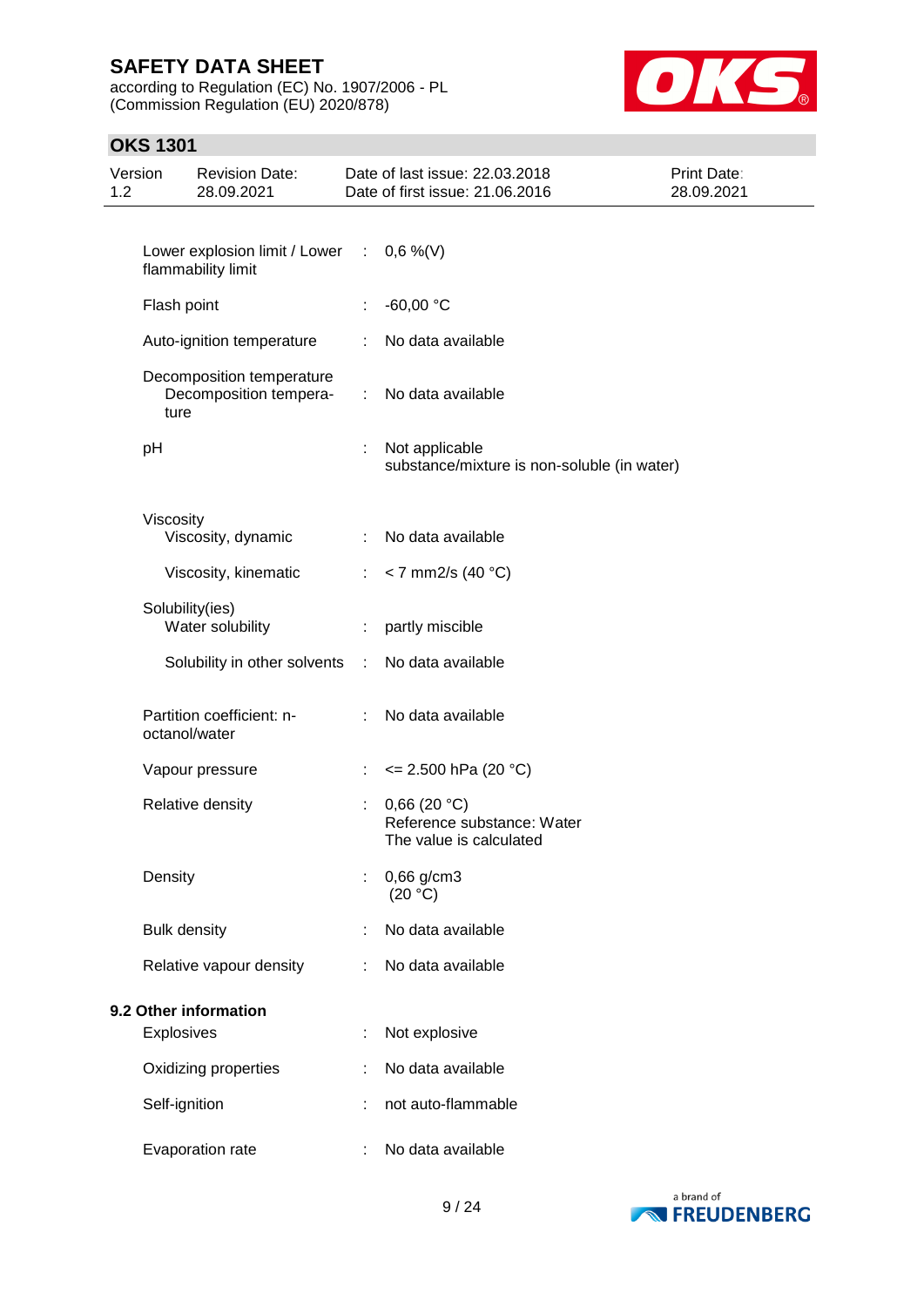according to Regulation (EC) No. 1907/2006 - PL (Commission Regulation (EU) 2020/878)



### **OKS 1301**

| Version | <b>Revision Date:</b> | Date of last issue: 22.03.2018  | <b>Print Date:</b> |
|---------|-----------------------|---------------------------------|--------------------|
| 1.2     | 28.09.2021            | Date of first issue: 21,06,2016 | 28.09.2021         |
|         |                       |                                 |                    |

Sublimation point : No data available

### **SECTION 10: Stability and reactivity**

### **10.1 Reactivity**

No hazards to be specially mentioned.

### **10.2 Chemical stability**

Stable under normal conditions.

### **10.3 Possibility of hazardous reactions**

Hazardous reactions : No dangerous reaction known under conditions of normal use.

### **10.4 Conditions to avoid**

Conditions to avoid : Heat, flames and sparks.

### **10.5 Incompatible materials**

**Acute toxicity**

| Materials to avoid | Oxidizing agents |
|--------------------|------------------|
|--------------------|------------------|

### **10.6 Hazardous decomposition products**

No decomposition if stored and applied as directed.

### **SECTION 11: Toxicological information**

### **11.1 Information on toxicological effects**

| <b>ACULE LOXICILY</b>     |                                                                                                                                                                              |
|---------------------------|------------------------------------------------------------------------------------------------------------------------------------------------------------------------------|
| <b>Product:</b>           |                                                                                                                                                                              |
| Acute oral toxicity       | : Remarks: Effects due to ingestion may include:                                                                                                                             |
|                           | Symptoms: Central nervous system depression                                                                                                                                  |
| Acute inhalation toxicity | : Remarks: Respiration of solvent vapour may cause dizziness.                                                                                                                |
|                           | Symptoms: Inhalation may provoke the following symptoms:,<br>Respiratory disorder, Dizziness, Drowsiness, Vomiting, Fa-<br>tique, Vertigo, Central nervous system depression |
| Acute dermal toxicity     | Symptoms: Redness, Local irritation                                                                                                                                          |
| <b>Components:</b>        |                                                                                                                                                                              |
|                           | Hydrocarbons, C6-C7, n-alkanes, isoalkanes, cyclics, <5% n-hexane:                                                                                                           |

| Acute oral toxicity |  | : LD50 (Rat): $>$ 5.840 mg/kg                               |  |  |  |
|---------------------|--|-------------------------------------------------------------|--|--|--|
|                     |  | Assessment: The substance or mixture has no acute oral tox- |  |  |  |

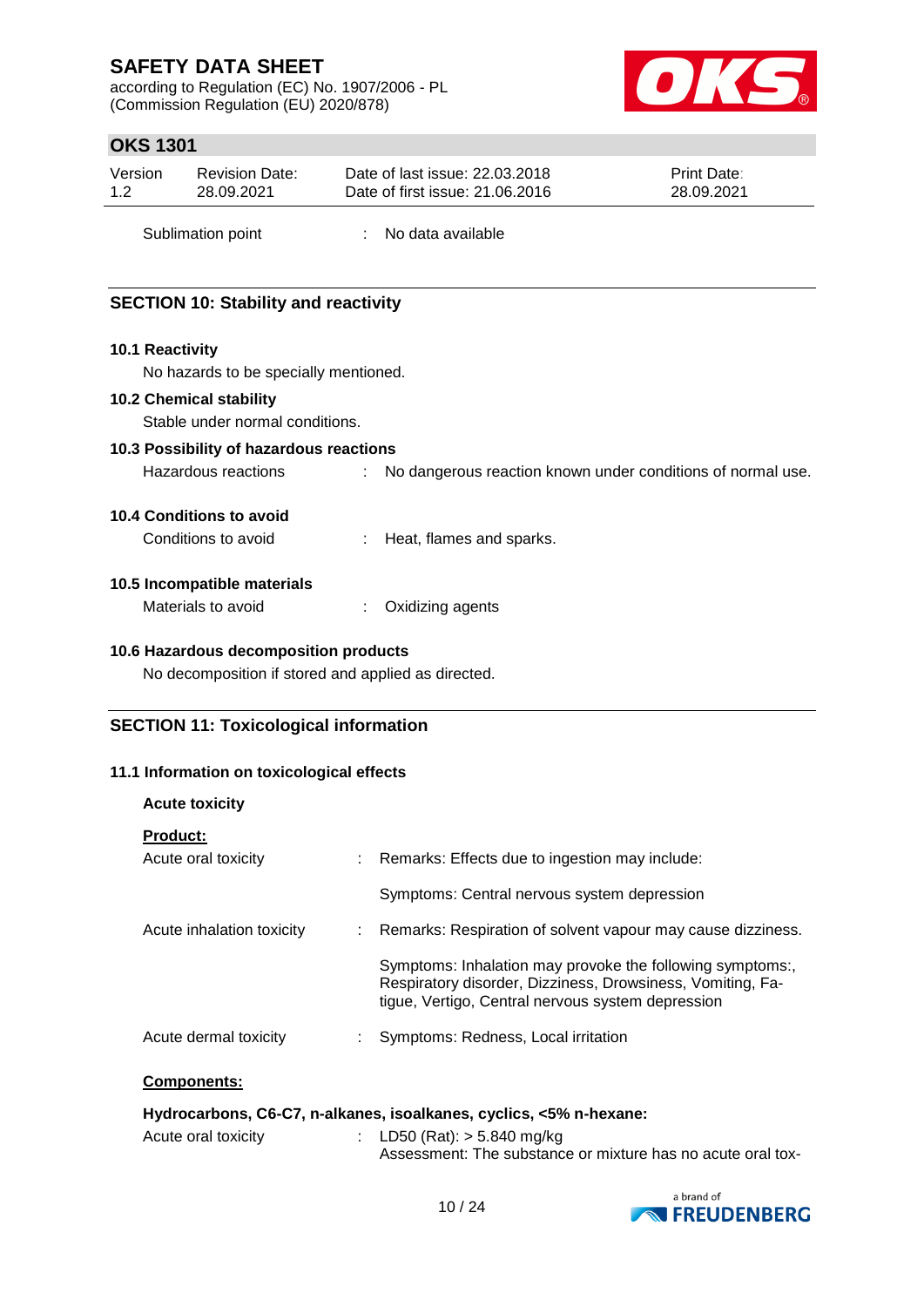according to Regulation (EC) No. 1907/2006 - PL (Commission Regulation (EU) 2020/878)



### **OKS 1301**

| Version<br>1.2   | <b>Revision Date:</b><br>28.09.2021 |    | Date of last issue: 22.03.2018<br>Date of first issue: 21.06.2016                                                                                                                                       | <b>Print Date:</b><br>28.09.2021 |
|------------------|-------------------------------------|----|---------------------------------------------------------------------------------------------------------------------------------------------------------------------------------------------------------|----------------------------------|
|                  |                                     |    | icity                                                                                                                                                                                                   |                                  |
|                  | Acute inhalation toxicity           |    | $LC50$ (Rat): $> 25,2$ mg/l<br>Exposure time: 4 h<br>Test atmosphere: vapour<br>Assessment: The substance or mixture has no acute inhala-<br>tion toxicity                                              |                                  |
|                  | Acute dermal toxicity               |    | LD50 (Rat): > 2,8 g/kg<br>Assessment: The substance or mixture has no acute dermal<br>toxicity                                                                                                          |                                  |
|                  | isobutane:                          |    |                                                                                                                                                                                                         |                                  |
|                  | Acute inhalation toxicity           |    | LC50 (Rat): 658 mg/l<br>Exposure time: 4 h<br>Test atmosphere: gas                                                                                                                                      |                                  |
|                  | n-butyl acetate:                    |    |                                                                                                                                                                                                         |                                  |
|                  | Acute oral toxicity                 |    | LD50 (Rat): 10.768 mg/kg                                                                                                                                                                                |                                  |
|                  | Acute inhalation toxicity           |    | $LC50$ (Rat): $> 21$ mg/l<br>Exposure time: 4 h<br>Test atmosphere: vapour<br>Method: OECD Test Guideline 403<br>GLP: yes<br>Assessment: The substance or mixture has no acute inhala-<br>tion toxicity |                                  |
|                  | Acute dermal toxicity               |    | LD50 (Rabbit): > 17.600 mg/kg                                                                                                                                                                           |                                  |
| butane:          |                                     |    |                                                                                                                                                                                                         |                                  |
|                  | Acute inhalation toxicity           | ÷. | LC50 (Rat): 658 mg/l<br>Exposure time: 4 h<br>Test atmosphere: gas                                                                                                                                      |                                  |
|                  | <b>Skin corrosion/irritation</b>    |    |                                                                                                                                                                                                         |                                  |
| Product:         |                                     |    |                                                                                                                                                                                                         |                                  |
| Remarks          |                                     |    | Irritating to skin.                                                                                                                                                                                     |                                  |
|                  | Components:                         |    |                                                                                                                                                                                                         |                                  |
|                  |                                     |    | Hydrocarbons, C6-C7, n-alkanes, isoalkanes, cyclics, <5% n-hexane:                                                                                                                                      |                                  |
| Species          |                                     |    | Rabbit                                                                                                                                                                                                  |                                  |
| Method<br>Result | Assessment                          |    | Irritating to skin.<br><b>OECD Test Guideline 404</b><br>Irritating to skin.                                                                                                                            |                                  |
|                  | n-butyl acetate:                    |    |                                                                                                                                                                                                         |                                  |

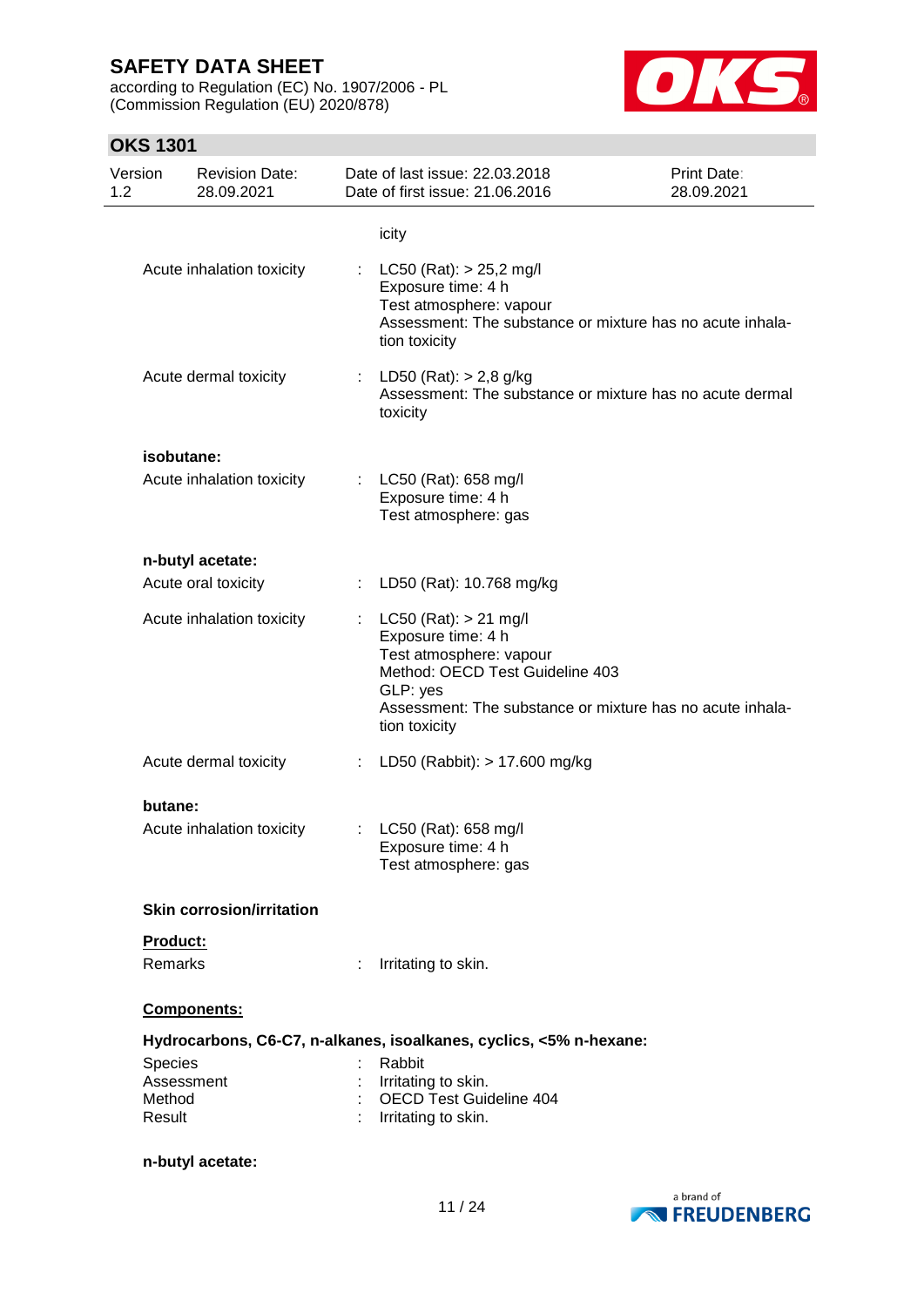according to Regulation (EC) No. 1907/2006 - PL (Commission Regulation (EU) 2020/878)



| <b>OKS 1301</b>                           |                                     |                                                                                                                         |                           |
|-------------------------------------------|-------------------------------------|-------------------------------------------------------------------------------------------------------------------------|---------------------------|
| Version<br>1.2                            | <b>Revision Date:</b><br>28.09.2021 | Date of last issue: 22.03.2018<br>Date of first issue: 21.06.2016                                                       | Print Date:<br>28.09.2021 |
| Species<br>Method<br>Result               | Assessment                          | Rabbit<br>No skin irritation<br><b>OECD Test Guideline 404</b><br>Repeated exposure may cause skin dryness or cracking. |                           |
|                                           | Serious eye damage/eye irritation   |                                                                                                                         |                           |
| Product:                                  |                                     |                                                                                                                         |                           |
| <b>Remarks</b>                            |                                     | Contact with eyes may cause irritation.                                                                                 |                           |
|                                           | Components:                         |                                                                                                                         |                           |
|                                           |                                     | Hydrocarbons, C6-C7, n-alkanes, isoalkanes, cyclics, <5% n-hexane:                                                      |                           |
| Species<br>Result                         | Assessment                          | Rabbit<br>No eye irritation<br>No eye irritation                                                                        |                           |
|                                           | n-butyl acetate:                    |                                                                                                                         |                           |
| Species<br>Method<br>Result<br><b>GLP</b> | Assessment                          | Rabbit<br>No eye irritation<br>OECD Test Guideline 405<br>No eye irritation<br>yes                                      |                           |
|                                           | Respiratory or skin sensitisation   |                                                                                                                         |                           |
| Product:                                  |                                     |                                                                                                                         |                           |
| <b>Remarks</b>                            |                                     | This information is not available.<br>÷.                                                                                |                           |
|                                           | Components:                         |                                                                                                                         |                           |
|                                           |                                     | Hydrocarbons, C6-C7, n-alkanes, isoalkanes, cyclics, <5% n-hexane:                                                      |                           |
| <b>Test Type</b><br><b>Species</b>        | Exposure routes<br>Assessment       | <b>Maximisation Test</b><br>Dermal<br>Guinea pig<br>Does not cause skin sensitisation.                                  |                           |

Method : OECD Test Guideline 406

### Result : Did not cause sensitisation on laboratory animals.

#### **n-butyl acetate:**

| Test Type       | : Maximisation Test                  |
|-----------------|--------------------------------------|
| Exposure routes | : Dermal                             |
| <b>Species</b>  | : Guinea pig                         |
| Assessment      | : Does not cause skin sensitisation. |
| Method          | : OECD Test Guideline 406            |
| Result          | : Does not cause skin sensitisation. |

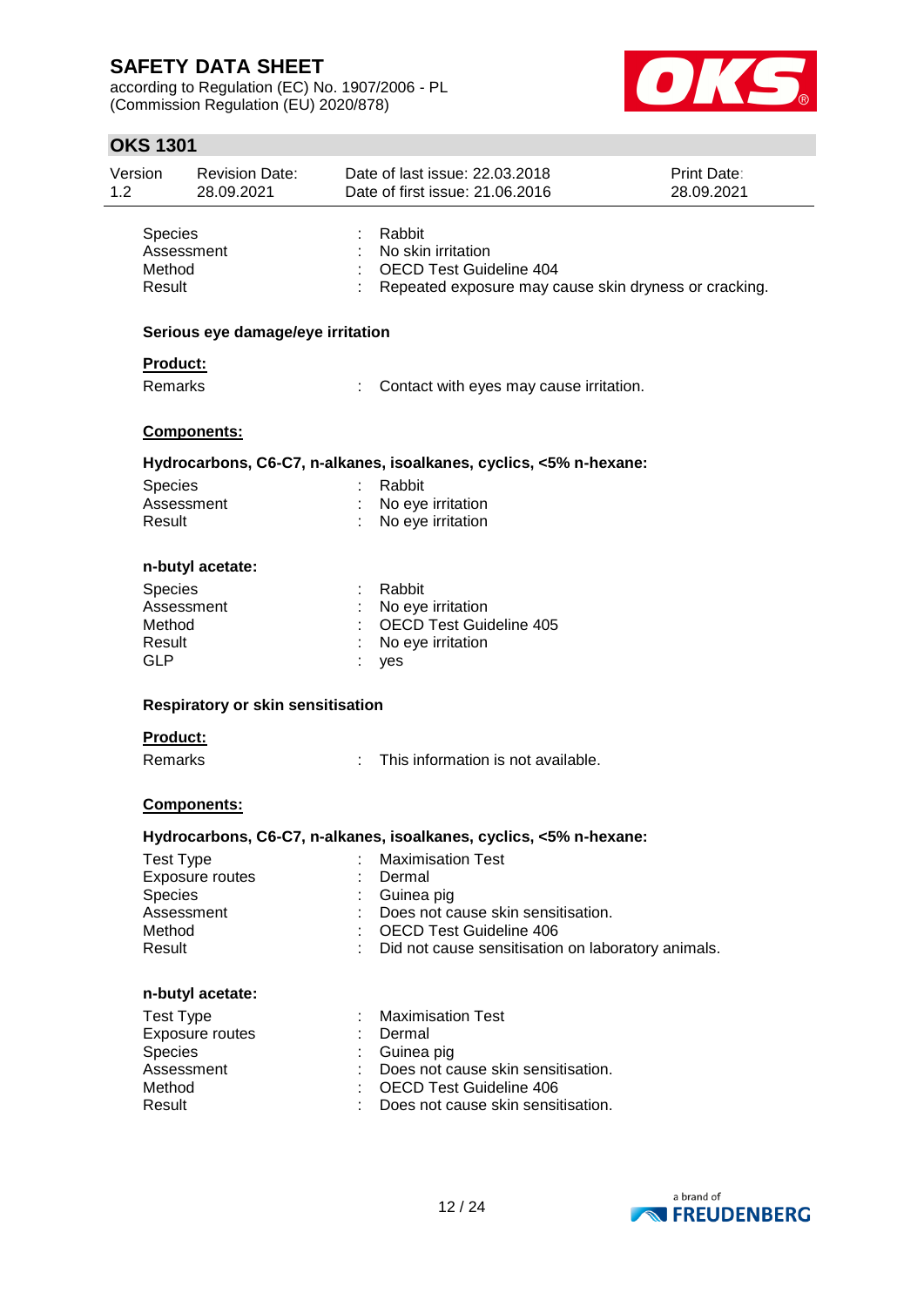according to Regulation (EC) No. 1907/2006 - PL (Commission Regulation (EU) 2020/878)



### **OKS 1301**

| Version<br>1.2 |                 | <b>Revision Date:</b><br>28.09.2021 |    | Date of last issue: 22.03.2018<br>Date of first issue: 21.06.2016                                                                           | Print Date:<br>28.09.2021 |
|----------------|-----------------|-------------------------------------|----|---------------------------------------------------------------------------------------------------------------------------------------------|---------------------------|
|                |                 | <b>Germ cell mutagenicity</b>       |    |                                                                                                                                             |                           |
|                | <b>Product:</b> |                                     |    |                                                                                                                                             |                           |
|                |                 | Genotoxicity in vitro               |    | Remarks: No data available                                                                                                                  |                           |
|                |                 | Genotoxicity in vivo                |    | Remarks: No data available                                                                                                                  |                           |
|                |                 | Components:                         |    |                                                                                                                                             |                           |
|                |                 |                                     |    | Hydrocarbons, C6-C7, n-alkanes, isoalkanes, cyclics, <5% n-hexane:                                                                          |                           |
|                |                 | Genotoxicity in vitro               |    | Test Type: Chromosome aberration test in vitro<br>Test system: Rodent cell line<br>Method: OECD Test Guideline 473<br>Result: negative      |                           |
|                |                 | n-butyl acetate:                    |    |                                                                                                                                             |                           |
|                |                 | Genotoxicity in vitro               | ÷  | Test Type: Ames test<br>Test system: Salmonella typhimurium<br>Method: OECD Test Guideline 471<br>Result: negative                          |                           |
|                |                 |                                     |    | Test Type: Chromosome aberration test in vitro<br>Test system: Chinese hamster cells<br>Method: OECD Test Guideline 473<br>Result: negative |                           |
|                |                 | Genotoxicity in vivo                | t. | Species: Mouse<br><b>Application Route: Oral</b><br>Method: OECD Test Guideline 474<br>Result: negative                                     |                           |
|                | sessment        | Germ cell mutagenicity-As-          | ÷  | Tests on bacterial or mammalian cell cultures did not show<br>mutagenic effects., Animal testing did not show any mutagenic<br>effects.     |                           |
|                |                 | Carcinogenicity                     |    |                                                                                                                                             |                           |
|                | Product:        |                                     |    |                                                                                                                                             |                           |
|                | Remarks         |                                     |    | No data available                                                                                                                           |                           |
|                |                 | <b>Components:</b>                  |    |                                                                                                                                             |                           |
|                |                 | n-butyl acetate:                    |    |                                                                                                                                             |                           |
|                | ment            | Carcinogenicity - Assess-           | ÷  | Not classifiable as a human carcinogen.                                                                                                     |                           |
|                |                 | <b>Reproductive toxicity</b>        |    |                                                                                                                                             |                           |
|                | Product:        |                                     |    |                                                                                                                                             |                           |
|                |                 | Effects on fertility                |    | Remarks: No data available                                                                                                                  |                           |

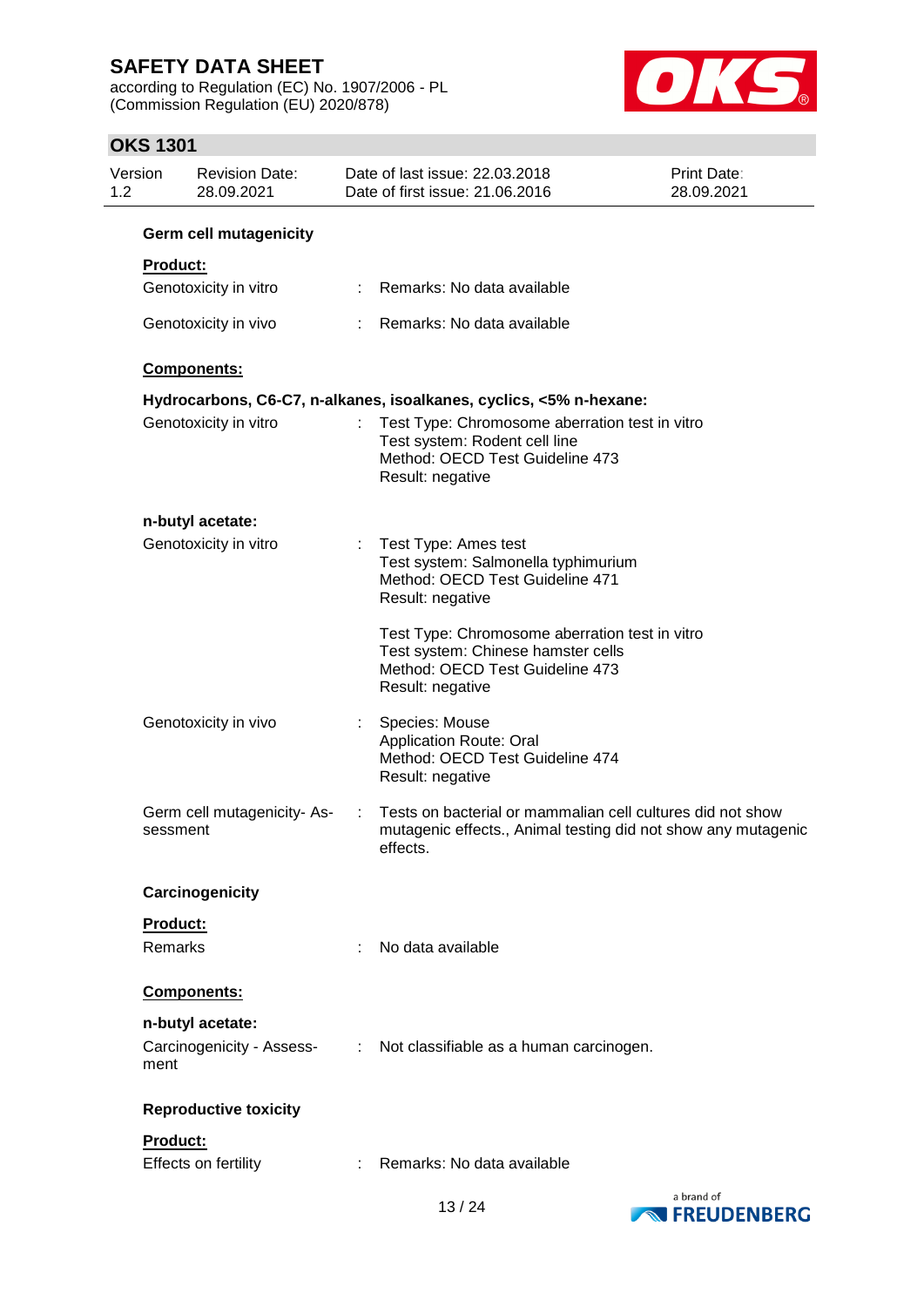according to Regulation (EC) No. 1907/2006 - PL (Commission Regulation (EU) 2020/878)



### **OKS 1301**

| Version<br>1.2 |            | <b>Revision Date:</b><br>28.09.2021                         | Date of last issue: 22.03.2018<br>Date of first issue: 21.06.2016                                                                                                                                                                                                                                                                                  | <b>Print Date:</b><br>28.09.2021 |
|----------------|------------|-------------------------------------------------------------|----------------------------------------------------------------------------------------------------------------------------------------------------------------------------------------------------------------------------------------------------------------------------------------------------------------------------------------------------|----------------------------------|
|                | ment       | Effects on foetal develop-                                  | : Remarks: No data available                                                                                                                                                                                                                                                                                                                       |                                  |
|                |            | Components:                                                 |                                                                                                                                                                                                                                                                                                                                                    |                                  |
|                |            | n-butyl acetate:<br>Effects on fertility                    | Test Type: Two-generation study<br>Species: Rat<br>Application Route: inhalation (vapour)<br>General Toxicity - Parent: NOAEC: 750 mg/l<br>General Toxicity F1: NOAEC: 750 mg/l<br>General Toxicity F2: NOAEC: 750 mg/l<br>Method: OECD Test Guideline 416<br>Result: Embryotoxic effects and adverse effects on the off-<br>spring were detected. |                                  |
|                | sessment   | Reproductive toxicity - As-                                 | $: -$ Fertility -<br>No evidence of adverse effects on sexual function and fertility,<br>or on development, based on animal experiments.<br>- Teratogenicity -                                                                                                                                                                                     |                                  |
|                |            |                                                             | No toxicity to reproduction                                                                                                                                                                                                                                                                                                                        |                                  |
|                |            | <b>STOT - single exposure</b>                               |                                                                                                                                                                                                                                                                                                                                                    |                                  |
|                |            | Components:                                                 |                                                                                                                                                                                                                                                                                                                                                    |                                  |
|                | Assessment |                                                             | Hydrocarbons, C6-C7, n-alkanes, isoalkanes, cyclics, <5% n-hexane:<br>May cause drowsiness or dizziness.                                                                                                                                                                                                                                           |                                  |
|                |            |                                                             |                                                                                                                                                                                                                                                                                                                                                    |                                  |
|                | Assessment | n-butyl acetate:<br>Exposure routes<br><b>Target Organs</b> | Inhalation<br>Central nervous system<br>The substance or mixture is classified as specific target organ<br>toxicant, single exposure, category 3 with narcotic effects.                                                                                                                                                                            |                                  |
|                |            | <b>STOT - repeated exposure</b>                             |                                                                                                                                                                                                                                                                                                                                                    |                                  |
|                |            | Components:                                                 |                                                                                                                                                                                                                                                                                                                                                    |                                  |
|                | Assessment | Exposure routes                                             | Hydrocarbons, C6-C7, n-alkanes, isoalkanes, cyclics, <5% n-hexane:<br>inhalation (vapour)<br>No significant health effects observed in animals at concentra-<br>tions of 1 mg/l/6h/d or less.                                                                                                                                                      |                                  |
|                | Assessment | n-butyl acetate:                                            | The substance or mixture is not classified as specific target<br>organ toxicant, repeated exposure.                                                                                                                                                                                                                                                |                                  |

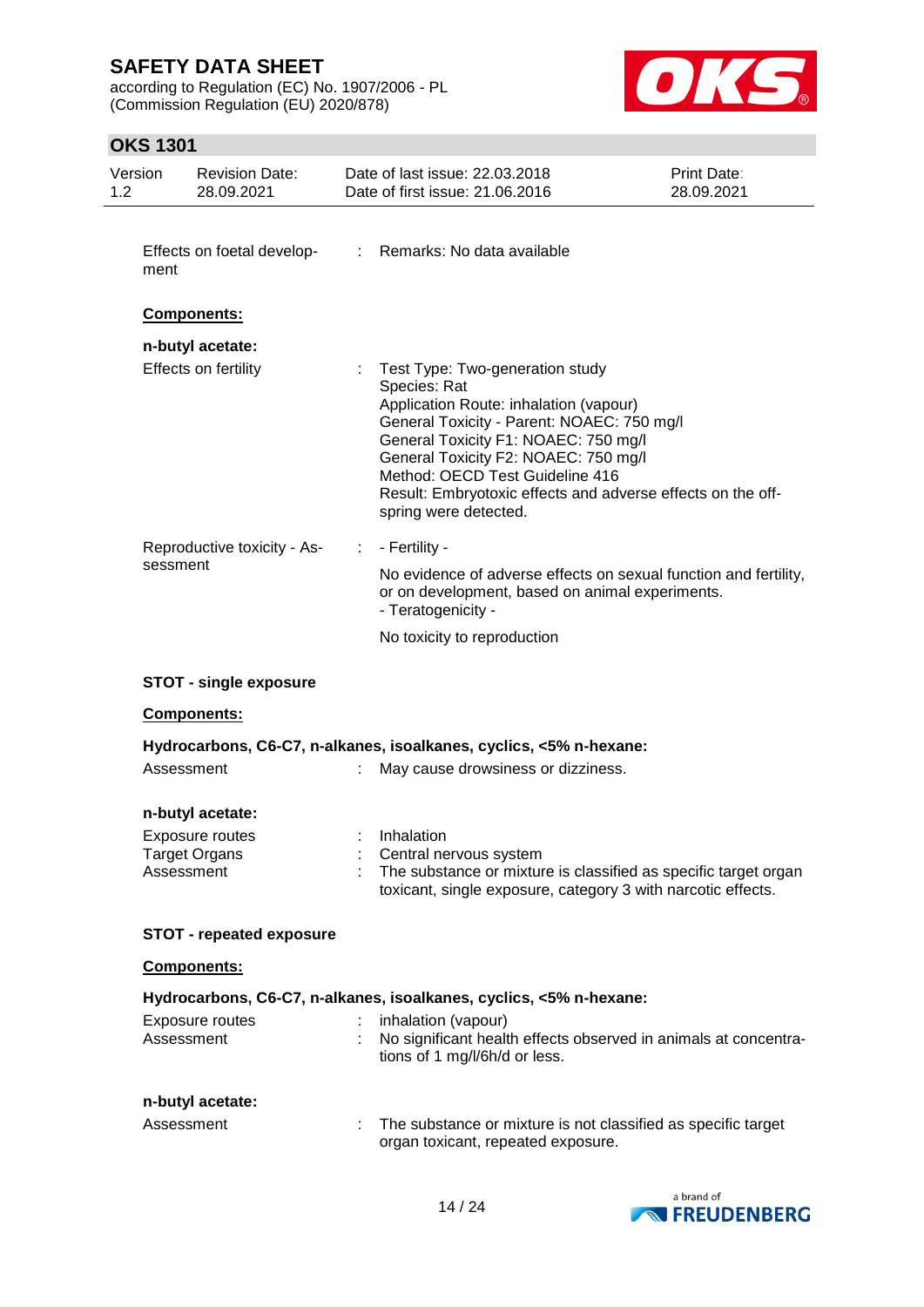according to Regulation (EC) No. 1907/2006 - PL (Commission Regulation (EU) 2020/878)



### **OKS 1301**

| Version | Revision Date: | Date of last issue: 22,03,2018  | <b>Print Date:</b> |
|---------|----------------|---------------------------------|--------------------|
| 1.2     | 28.09.2021     | Date of first issue: 21.06.2016 | 28.09.2021         |

#### **Repeated dose toxicity**

### **Product:**

Remarks : This information is not available.

### **Components:**

#### **n-butyl acetate:**

| <b>Species</b>           | : Rat                 |
|--------------------------|-----------------------|
| <b>NOAEL</b>             | $: 125 \text{ mg/kg}$ |
| <b>Application Route</b> | : Oral                |

### **Aspiration toxicity**

### **Product:**

This information is not available.

### **Components:**

### **Hydrocarbons, C6-C7, n-alkanes, isoalkanes, cyclics, <5% n-hexane:**

May be fatal if swallowed and enters airways.

### **n-butyl acetate:**

No aspiration toxicity classification

### **Further information**

### **Product:**

Remarks : Ingestion causes irritation of upper respiratory system and gastrointestinal disturbance.

### **SECTION 12: Ecological information**

### **12.1 Toxicity**

|  | <b>Product:</b> |
|--|-----------------|
|  |                 |

| Toxicity to fish                                                                    | Remarks: Toxic to aquatic organisms, may cause long-term<br>adverse effects in the aquatic environment. |
|-------------------------------------------------------------------------------------|---------------------------------------------------------------------------------------------------------|
| Toxicity to daphnia and other : Remarks: No data available<br>aquatic invertebrates |                                                                                                         |
| Toxicity to algae/aquatic<br>plants                                                 | Remarks: No data available                                                                              |
| Toxicity to microorganisms                                                          | Remarks: No data available                                                                              |

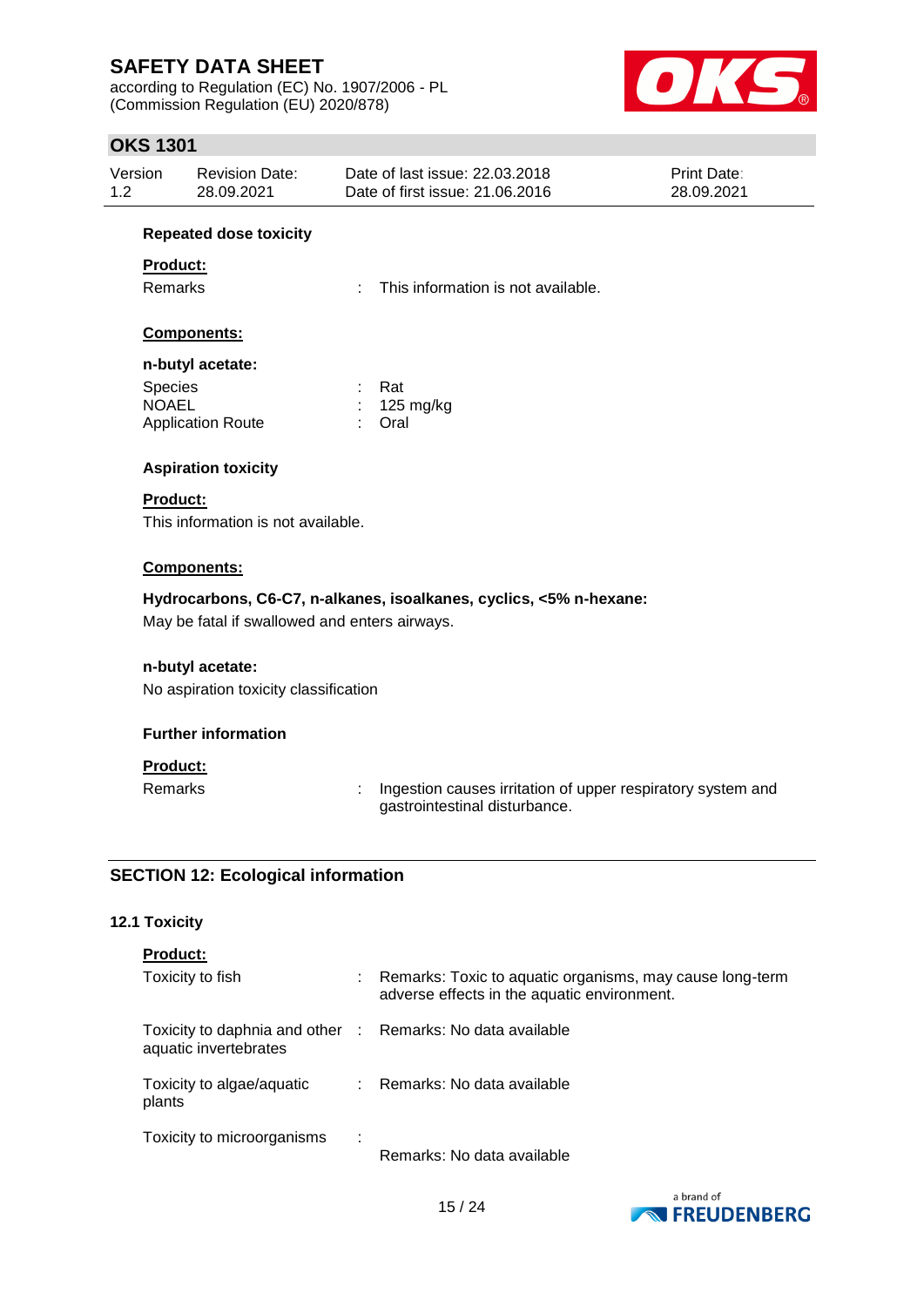according to Regulation (EC) No. 1907/2006 - PL (Commission Regulation (EU) 2020/878)



### **OKS 1301**

| Version | <b>Revision Date:</b> | Date of last issue: 22.03.2018  | <b>Print Date:</b> |
|---------|-----------------------|---------------------------------|--------------------|
| 1.2     | 28.09.2021            | Date of first issue: 21,06,2016 | 28.09.2021         |

### **Components:**

|                                                                                |    | Hydrocarbons, C6-C7, n-alkanes, isoalkanes, cyclics, <5% n-hexane:                                                                               |
|--------------------------------------------------------------------------------|----|--------------------------------------------------------------------------------------------------------------------------------------------------|
| Toxicity to fish                                                               | ÷. | LC50 (Oncorhynchus mykiss (rainbow trout)): > 22 mg/l<br>Exposure time: 96 h<br>Method: OECD Test Guideline 203<br>GLP: yes                      |
| Toxicity to daphnia and other :<br>aquatic invertebrates                       |    | EL50 (Daphnia magna (Water flea)): 3 mg/l<br>Exposure time: 48 h<br>Method: OECD Test Guideline 202<br>GLP: yes                                  |
| Toxicity to algae/aquatic<br>plants                                            |    | EbC50 (Pseudokirchneriella subcapitata (green algae)): 26<br>mg/l<br>Exposure time: 72 h<br>Method: OECD Test Guideline 201                      |
| <b>Ecotoxicology Assessment</b>                                                |    |                                                                                                                                                  |
| Acute aquatic toxicity                                                         | ÷. | Toxic to aquatic life.                                                                                                                           |
| Chronic aquatic toxicity                                                       | ÷  | Toxic to aquatic life with long lasting effects.                                                                                                 |
| n-butyl acetate:                                                               |    |                                                                                                                                                  |
| Toxicity to fish                                                               |    | : LC50 (Pimephales promelas (fathead minnow)): 18 mg/l<br>Exposure time: 96 h<br>Test Type: flow-through test<br>Method: OECD Test Guideline 203 |
| aquatic invertebrates                                                          |    | Toxicity to daphnia and other : EC50 (Daphnia (water flea)): 44 mg/l<br>Exposure time: 48 h<br>Test Type: static test                            |
| Toxicity to algae/aquatic<br>plants                                            |    | EC50 (Desmodesmus subspicatus (green algae)): 397 mg/l<br>Exposure time: 72 h<br>Test Type: static test                                          |
| Toxicity to microorganisms                                                     |    | EC50 (Tetrahymena pyriformis): 356 mg/l<br>Exposure time: 40 h<br>Test Type: Growth inhibition                                                   |
| Toxicity to daphnia and other<br>aquatic invertebrates (Chron-<br>ic toxicity) |    | NOEC: 23 mg/l<br>Exposure time: 21 d<br>Species: Daphnia magna (Water flea)<br><b>Test Type: Reproduction Test</b><br>GLP: yes                   |

### **12.2 Persistence and degradability**

#### **Product:**

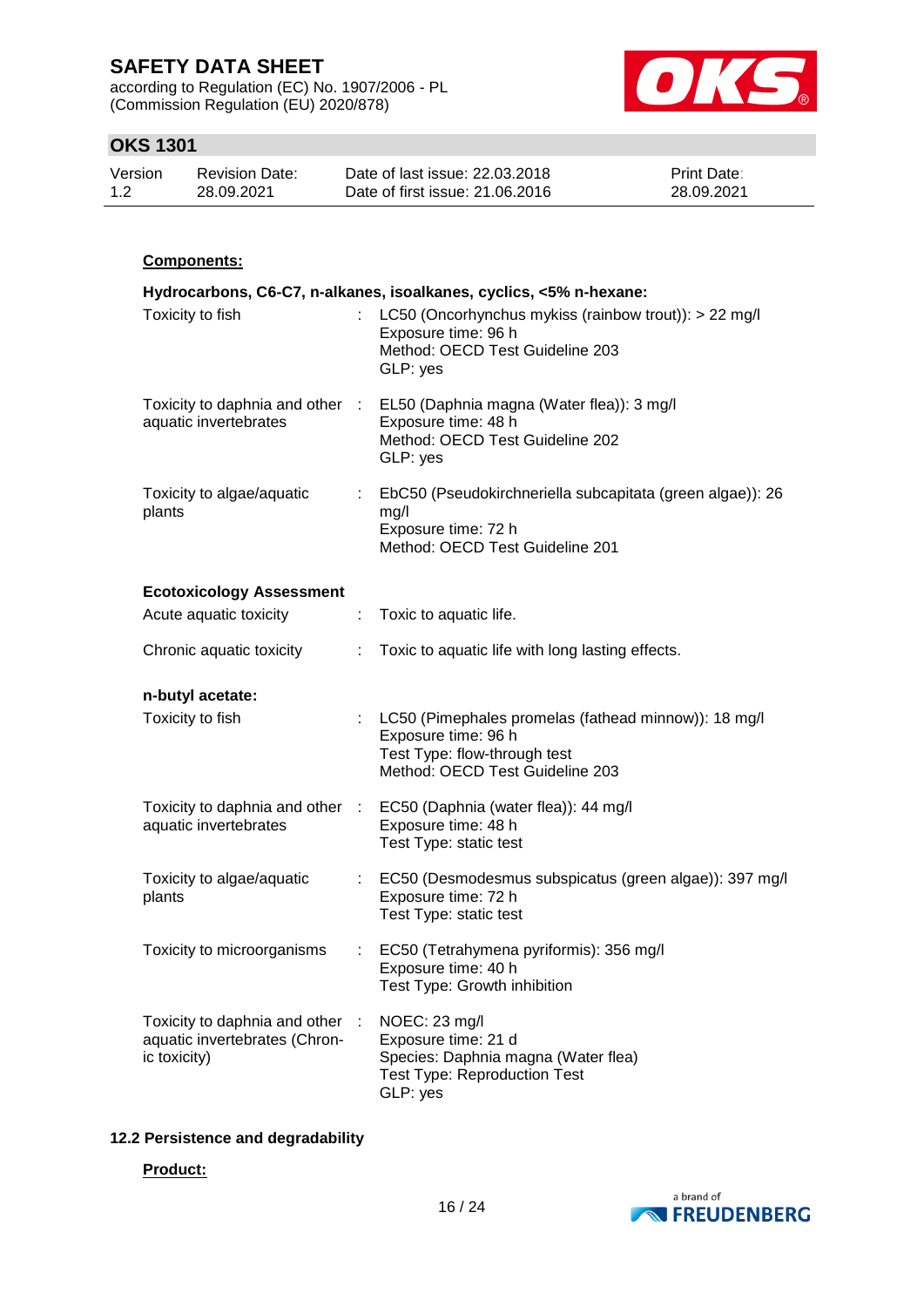according to Regulation (EC) No. 1907/2006 - PL (Commission Regulation (EU) 2020/878)



### **OKS 1301**

| Version<br>1.2 |               | <b>Revision Date:</b><br>28.09.2021 |     | Date of last issue: 22.03.2018<br>Print Date:<br>Date of first issue: 21.06.2016<br>28.09.2021                                                                                                                          |  |  |  |  |
|----------------|---------------|-------------------------------------|-----|-------------------------------------------------------------------------------------------------------------------------------------------------------------------------------------------------------------------------|--|--|--|--|
|                |               | Biodegradability                    | ÷   | Remarks: No data available                                                                                                                                                                                              |  |  |  |  |
|                | ity           |                                     |     | Physico-chemical removabil- : Remarks: No data available                                                                                                                                                                |  |  |  |  |
|                |               | Components:                         |     |                                                                                                                                                                                                                         |  |  |  |  |
|                |               |                                     |     | Hydrocarbons, C6-C7, n-alkanes, isoalkanes, cyclics, <5% n-hexane:                                                                                                                                                      |  |  |  |  |
|                |               | Biodegradability                    |     | Result: Readily biodegradable.                                                                                                                                                                                          |  |  |  |  |
|                |               | n-butyl acetate:                    |     |                                                                                                                                                                                                                         |  |  |  |  |
|                |               | Biodegradability                    |     | Test Type: Primary biodegradation<br>Result: rapidly biodegradable<br>Biodegradation: 83 %<br>Exposure time: 28 d<br>Method: OECD Test Guideline 301D                                                                   |  |  |  |  |
|                |               | 12.3 Bioaccumulative potential      |     |                                                                                                                                                                                                                         |  |  |  |  |
|                | Product:      |                                     |     |                                                                                                                                                                                                                         |  |  |  |  |
|                |               | <b>Bioaccumulation</b>              |     | Remarks: This mixture contains no substance considered to<br>be persistent, bioaccumulating and toxic (PBT).<br>This mixture contains no substance considered to be very<br>persistent and very bioaccumulating (vPvB). |  |  |  |  |
|                |               | Components:                         |     |                                                                                                                                                                                                                         |  |  |  |  |
|                | isobutane:    |                                     |     |                                                                                                                                                                                                                         |  |  |  |  |
|                | octanol/water | Partition coefficient: n-           |     | log Pow: 2,88<br>Method: OECD Test Guideline 107                                                                                                                                                                        |  |  |  |  |
|                |               | n-butyl acetate:                    |     |                                                                                                                                                                                                                         |  |  |  |  |
|                | octanol/water | Partition coefficient: n-           |     | log Pow: 2,3 (25 °C)<br>pH: 7<br>Method: OECD Test Guideline 117<br>GLP: yes                                                                                                                                            |  |  |  |  |
|                | butane:       |                                     |     |                                                                                                                                                                                                                         |  |  |  |  |
|                | octanol/water | Partition coefficient: n-           |     | log Pow: 2,89<br>Method: OECD Test Guideline 107                                                                                                                                                                        |  |  |  |  |
|                | propane:      |                                     |     |                                                                                                                                                                                                                         |  |  |  |  |
|                | octanol/water | Partition coefficient: n-           | t i | log Pow: 2,36                                                                                                                                                                                                           |  |  |  |  |
|                |               | 12.4 Mobility in soil               |     |                                                                                                                                                                                                                         |  |  |  |  |

**Product:**

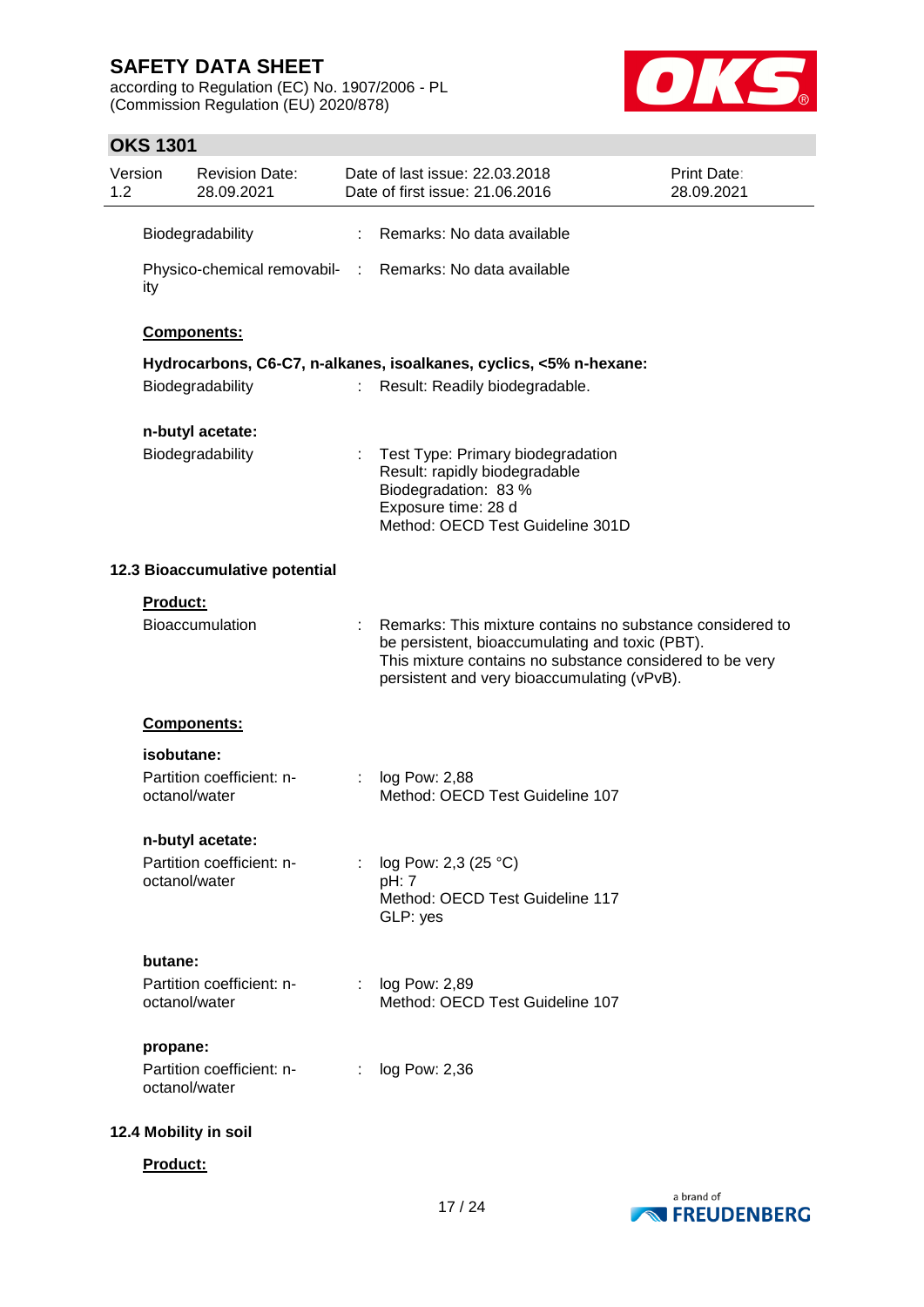according to Regulation (EC) No. 1907/2006 - PL (Commission Regulation (EU) 2020/878)



### **OKS 1301**

| 1.2                                        | Version                              | <b>Revision Date:</b><br>28.09.2021                |   | Date of last issue: 22.03.2018<br>Date of first issue: 21.06.2016                                                                                                                                                                                                         | <b>Print Date:</b><br>28.09.2021 |  |  |
|--------------------------------------------|--------------------------------------|----------------------------------------------------|---|---------------------------------------------------------------------------------------------------------------------------------------------------------------------------------------------------------------------------------------------------------------------------|----------------------------------|--|--|
|                                            | Mobility                             |                                                    |   | Remarks: No data available                                                                                                                                                                                                                                                |                                  |  |  |
|                                            |                                      | Distribution among environ-<br>mental compartments | ÷ | Remarks: No data available                                                                                                                                                                                                                                                |                                  |  |  |
|                                            |                                      | 12.5 Results of PBT and vPvB assessment            |   |                                                                                                                                                                                                                                                                           |                                  |  |  |
|                                            | Product:                             |                                                    |   |                                                                                                                                                                                                                                                                           |                                  |  |  |
|                                            | Assessment                           |                                                    |   | This substance/mixture contains no components considered<br>to be either persistent, bioaccumulative and toxic (PBT), or<br>very persistent and very bioaccumulative (vPvB) at levels of<br>0.1% or higher                                                                |                                  |  |  |
|                                            |                                      | Components:                                        |   |                                                                                                                                                                                                                                                                           |                                  |  |  |
|                                            |                                      | n-butyl acetate:                                   |   |                                                                                                                                                                                                                                                                           |                                  |  |  |
|                                            | Assessment                           |                                                    |   | Non-classified PBT substance. Non-classified vPvB sub-<br>stance.                                                                                                                                                                                                         |                                  |  |  |
|                                            | 12.6 Endocrine disrupting properties |                                                    |   |                                                                                                                                                                                                                                                                           |                                  |  |  |
|                                            | <b>Product:</b>                      |                                                    |   |                                                                                                                                                                                                                                                                           |                                  |  |  |
|                                            | Assessment                           |                                                    |   | The substance/mixture does not contain components consid-<br>ered to have endocrine disrupting properties according to<br>REACH Article 57(f) or Commission Delegated regulation<br>(EU) 2017/2100 or Commission Regulation (EU) 2018/605 at<br>levels of 0.1% or higher. |                                  |  |  |
|                                            |                                      | 12.7 Other adverse effects                         |   |                                                                                                                                                                                                                                                                           |                                  |  |  |
|                                            | <b>Product:</b><br>mation            | Additional ecological infor-                       | ÷ | Toxic to aquatic life with long lasting effects.                                                                                                                                                                                                                          |                                  |  |  |
| <b>SECTION 13: Disposal considerations</b> |                                      |                                                    |   |                                                                                                                                                                                                                                                                           |                                  |  |  |
|                                            |                                      | 13.1 Waste treatment methods                       |   |                                                                                                                                                                                                                                                                           |                                  |  |  |
|                                            | Product                              |                                                    |   | Do not dispose of with domestic refuse.<br>Dispose of as hazardous waste in compliance with local and<br>national regulations.                                                                                                                                            |                                  |  |  |

Waste codes should be assigned by the user based on the application for which the product was used.

| Offer empty spray cans to an established disposal company.<br>Pressurized container: Do not pierce or burn, even after use. | Contaminated packaging |  | : Packaging that is not properly emptied must be disposed of as<br>the unused product. |
|-----------------------------------------------------------------------------------------------------------------------------|------------------------|--|----------------------------------------------------------------------------------------|
|-----------------------------------------------------------------------------------------------------------------------------|------------------------|--|----------------------------------------------------------------------------------------|

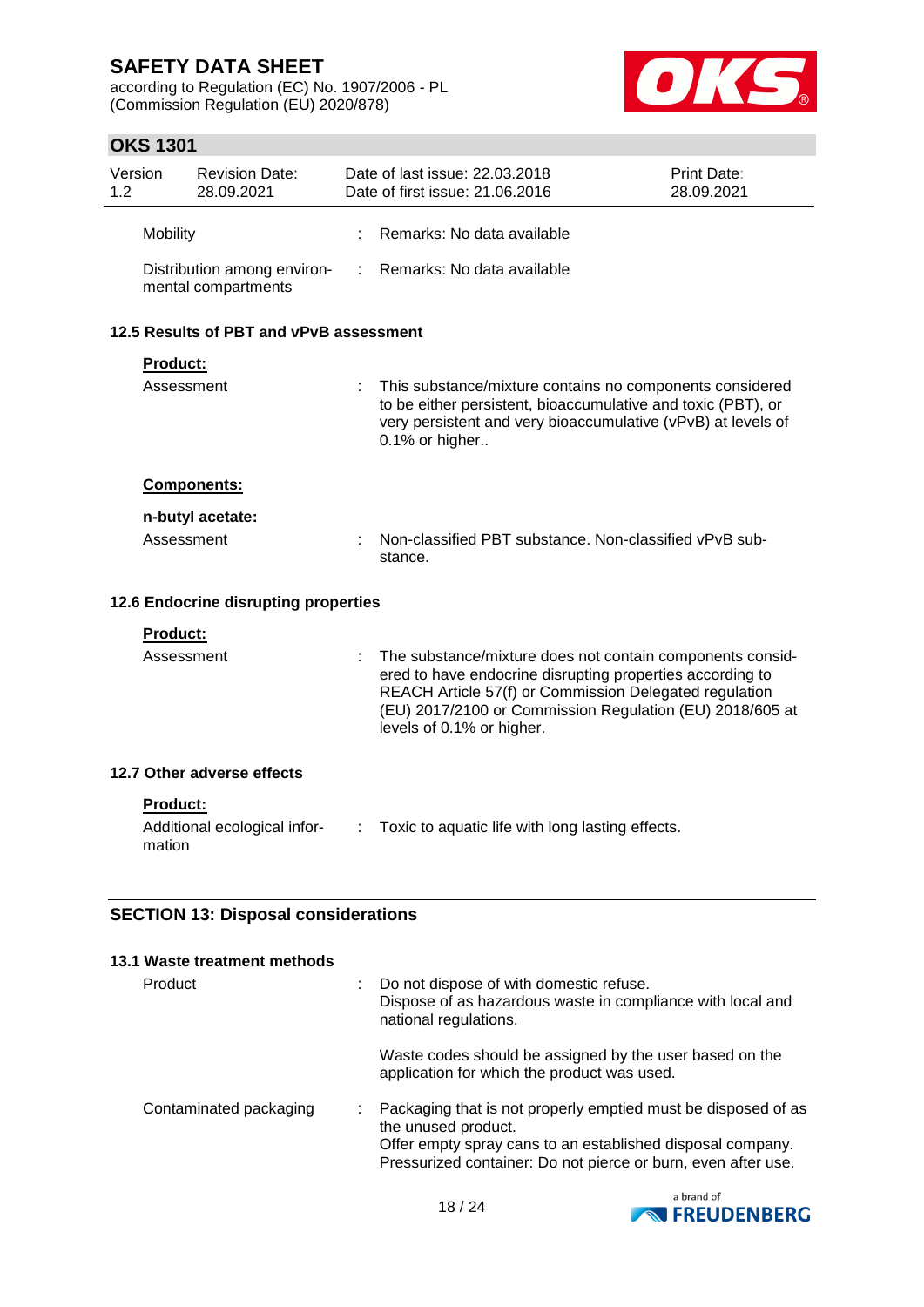according to Regulation (EC) No. 1907/2006 - PL (Commission Regulation (EU) 2020/878)



### **OKS 1301**

| Version    | <b>Revision Date:</b> | Date of last issue: 22.03.2018                                                                                                                                                                        | Print Date: |
|------------|-----------------------|-------------------------------------------------------------------------------------------------------------------------------------------------------------------------------------------------------|-------------|
| 1.2        | 28.09.2021            | Date of first issue: 21.06.2016                                                                                                                                                                       | 28.09.2021  |
| Waste Code |                       | The following Waste Codes are only suggestions:<br>unused product, packagings not completely emptied<br>16 05 04*, gases in pressure containers (including halons)<br>containing hazardous substances |             |

### **SECTION 14: Transport information**

| 14.1 UN number or ID number                                                                                  |                 |                                                              |
|--------------------------------------------------------------------------------------------------------------|-----------------|--------------------------------------------------------------|
| <b>ADN</b>                                                                                                   | ÷.              | <b>UN 1950</b>                                               |
| <b>ADR</b>                                                                                                   | ł.              | <b>UN 1950</b>                                               |
| <b>RID</b>                                                                                                   |                 | <b>UN 1950</b>                                               |
| <b>IMDG</b>                                                                                                  |                 | <b>UN 1950</b>                                               |
| <b>IATA</b>                                                                                                  | ŧ.              | <b>UN 1950</b>                                               |
| 14.2 UN proper shipping name                                                                                 |                 |                                                              |
| <b>ADN</b>                                                                                                   | ÷               | <b>AEROSOLS</b>                                              |
| <b>ADR</b>                                                                                                   |                 | <b>AEROSOLS</b>                                              |
| <b>RID</b>                                                                                                   |                 | <b>AEROSOLS</b>                                              |
| <b>IMDG</b>                                                                                                  |                 | <b>AEROSOLS</b><br>(naphtha (petroleum), hydrotreated light) |
| <b>IATA</b>                                                                                                  | ÷               | Aerosols, flammable                                          |
| 14.3 Transport hazard class(es)                                                                              |                 |                                                              |
| <b>ADN</b>                                                                                                   | ÷.              | $\overline{2}$                                               |
| <b>ADR</b>                                                                                                   | ÷               | $\overline{2}$                                               |
| <b>RID</b>                                                                                                   |                 | $\overline{2}$                                               |
| <b>IMDG</b>                                                                                                  | ÷.              | 2.1                                                          |
| <b>IATA</b>                                                                                                  | t.              | 2.1                                                          |
| 14.4 Packing group                                                                                           |                 |                                                              |
| <b>ADN</b><br>Packing group<br><b>Classification Code</b><br>Labels                                          | ÷.<br>$\bullet$ | Not assigned by regulation<br>5F<br>2.1                      |
| <b>ADR</b><br>Packing group<br><b>Classification Code</b><br>Labels<br>Tunnel restriction code<br><b>RID</b> | ÷<br>ł,         | Not assigned by regulation<br>5F<br>2.1<br>(D)               |

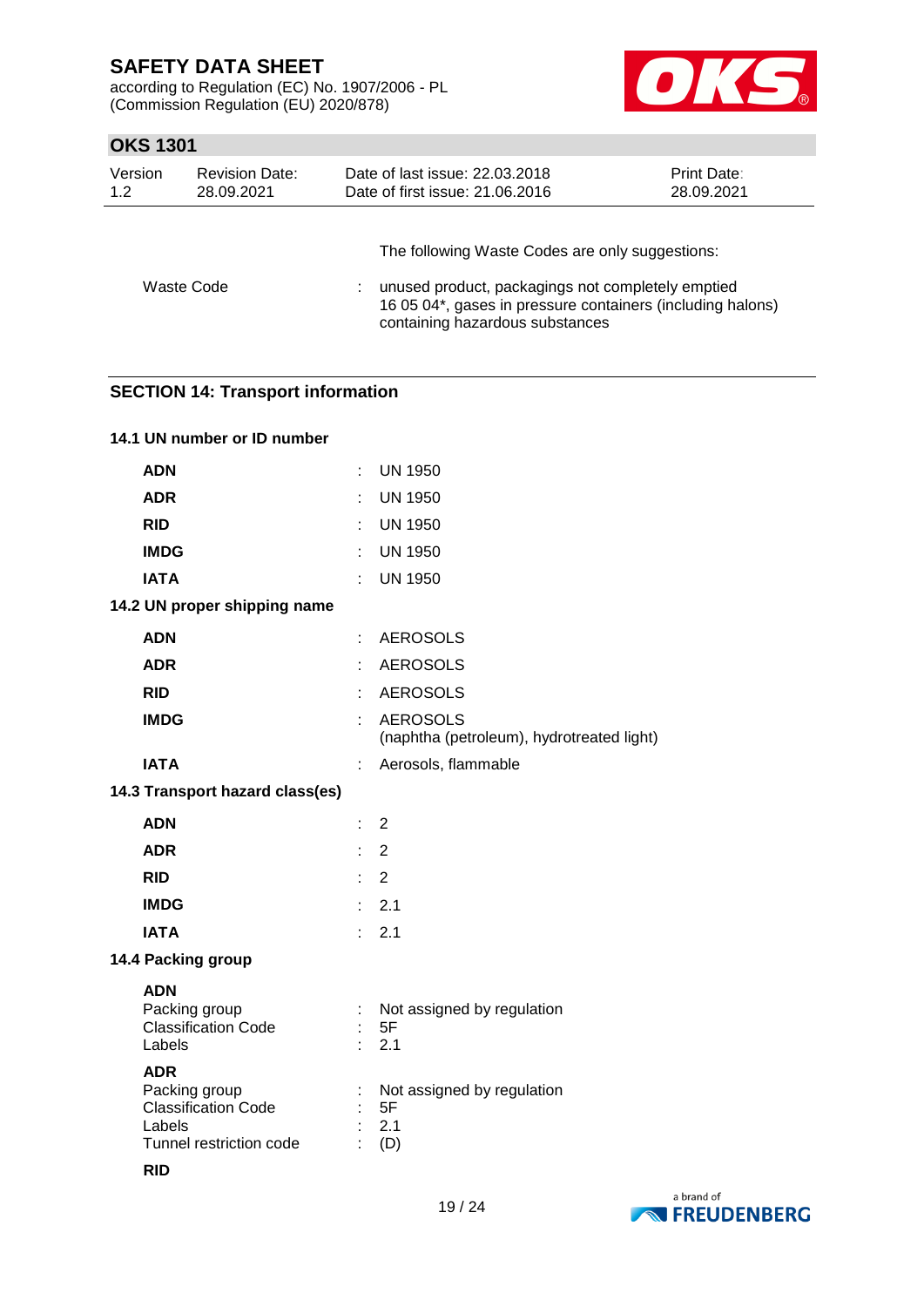according to Regulation (EC) No. 1907/2006 - PL (Commission Regulation (EU) 2020/878)



### **OKS 1301**

| Version<br><b>Revision Date:</b><br>1.2<br>28.09.2021                                                                                                                  | Date of last issue: 22.03.2018<br>Date of first issue: 21.06.2016 | Print Date:<br>28.09.2021 |
|------------------------------------------------------------------------------------------------------------------------------------------------------------------------|-------------------------------------------------------------------|---------------------------|
| Packing group<br><b>Classification Code</b><br><b>Hazard Identification Number</b><br>Labels                                                                           | Not assigned by regulation<br>5F<br>23<br>2.1                     |                           |
| <b>IMDG</b><br>Packing group<br>Labels<br>EmS Code                                                                                                                     | Not assigned by regulation<br>2.1<br>$F-D, S-U$                   |                           |
| <b>IATA (Cargo)</b><br>Packing instruction (cargo<br>aircraft)<br>Packing instruction (LQ)<br>Packing group<br>Labels                                                  | 203<br>Y203<br>Not assigned by regulation<br><b>Flammable Gas</b> |                           |
| <b>IATA (Passenger)</b><br>Packing instruction (passen- :<br>ger aircraft)<br>Packing instruction (LQ)<br>Packing group<br>Labels<br><b>14.5 Environmental hazards</b> | 203<br>Y203<br>Not assigned by regulation<br><b>Flammable Gas</b> |                           |
| <b>ADN</b>                                                                                                                                                             |                                                                   |                           |
| Environmentally hazardous<br><b>ADR</b>                                                                                                                                | yes                                                               |                           |
| Environmentally hazardous                                                                                                                                              | yes                                                               |                           |
| <b>RID</b><br>Environmentally hazardous<br><b>IMDG</b>                                                                                                                 | yes                                                               |                           |

#### **14.6 Special precautions for user**

Marine pollutant : yes

The transport classification(s) provided herein are for informational purposes only, and solely based upon the properties of the unpackaged material as it is described within this Safety Data Sheet. Transportation classifications may vary by mode of transportation, package sizes, and variations in regional or country regulations.

#### **14.7 Maritime transport in bulk according to IMO instruments**

Remarks : Not applicable for product as supplied.

### **SECTION 15: Regulatory information**

#### **15.1 Safety, health and environmental regulations/legislation specific for the substance or mixture**

REACH - Restrictions on the manufacture, placing on the market and use of certain dangerous substances, preparations and articles (Annex XVII) : Not applicable

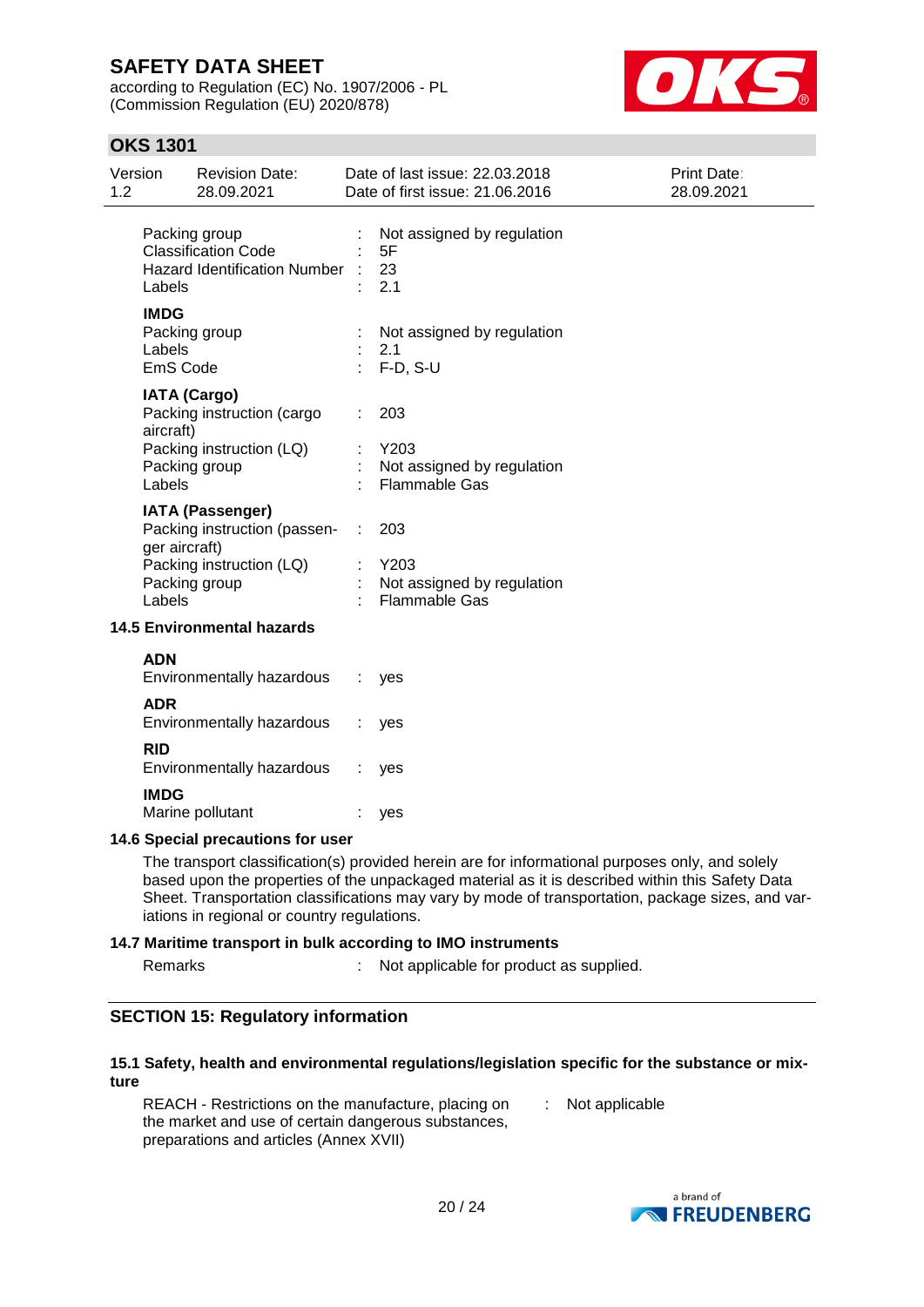according to Regulation (EC) No. 1907/2006 - PL (Commission Regulation (EU) 2020/878)



### **OKS 1301**

| Version<br>1.2 |                            | <b>Revision Date:</b><br>28.09.2021                                                                                                                    | Date of last issue: 22.03.2018<br>Date of first issue: 21.06.2016 |                 | Print Date:<br>28.09.2021                                                                                                                                              |
|----------------|----------------------------|--------------------------------------------------------------------------------------------------------------------------------------------------------|-------------------------------------------------------------------|-----------------|------------------------------------------------------------------------------------------------------------------------------------------------------------------------|
|                | (EU SVHC)                  | REACH - Candidate List of Substances of Very High<br>Concern for Authorisation (Article 59).                                                           |                                                                   |                 | This product does not contain sub-<br>stances of very high concern (Regu-<br>lation (EC) No 1907/2006 (REACH),                                                         |
|                | (Annex XIV)                | REACH - List of substances subject to authorisation<br>(EU. REACH - Annex XIV)                                                                         |                                                                   | ÷               | Article 57).<br>Not applicable                                                                                                                                         |
|                |                            | Regulation (EC) No 1005/2009 on substances that de-<br>plete the ozone layer<br>(EC 1005/2009)                                                         |                                                                   | ÷               | Not applicable                                                                                                                                                         |
|                | tants (recast)<br>(EU POP) | Regulation (EU) 2019/1021 on persistent organic pollu-                                                                                                 |                                                                   | ÷.              | Not applicable                                                                                                                                                         |
|                | (EU PIC)                   | Regulation (EC) No 649/2012 of the European Parlia-<br>ment and the Council concerning the export and import<br>of dangerous chemicals                 |                                                                   | ÷               | Not applicable                                                                                                                                                         |
|                | stances.                   | Seveso III: Directive 2012/18/EU of the European<br>Parliament and of the Council on the control of<br>major-accident hazards involving dangerous sub- |                                                                   | : P3a           | <b>FLAMMABLE AEROSOLS</b>                                                                                                                                              |
|                |                            |                                                                                                                                                        |                                                                   | E <sub>2</sub>  | <b>ENVIRONMENTAL HAZARDS</b>                                                                                                                                           |
|                |                            |                                                                                                                                                        |                                                                   | P <sub>2</sub>  |                                                                                                                                                                        |
|                | stances.                   | Seveso III: Directive 2012/18/EU of the European<br>Parliament and of the Council on the control of<br>major-accident hazards involving dangerous sub- |                                                                   | 18              | Liquefied extremely flammable<br>gases (including LPG) and natu-<br>ral gas                                                                                            |
|                |                            |                                                                                                                                                        |                                                                   | P <sub>5c</sub> |                                                                                                                                                                        |
|                |                            | Volatile organic compounds                                                                                                                             |                                                                   |                 | Directive 2010/75/EU of 24 November 2010 on industrial<br>emissions (integrated pollution prevention and control)<br>Volatile organic compounds (VOC) content: 94,72 % |

#### **Other regulations:**

Take note of Directive 94/33/EC on the protection of young people at work or stricter national regulations, where applicable.

Act of 25 February 2011 on chemical substances and their mixtures (i.e. Journal of Laws of 2019, No. 0, item 1225)

Regulation (EC) No 1272/2008 of the European Parliament and of the Council of 16 December

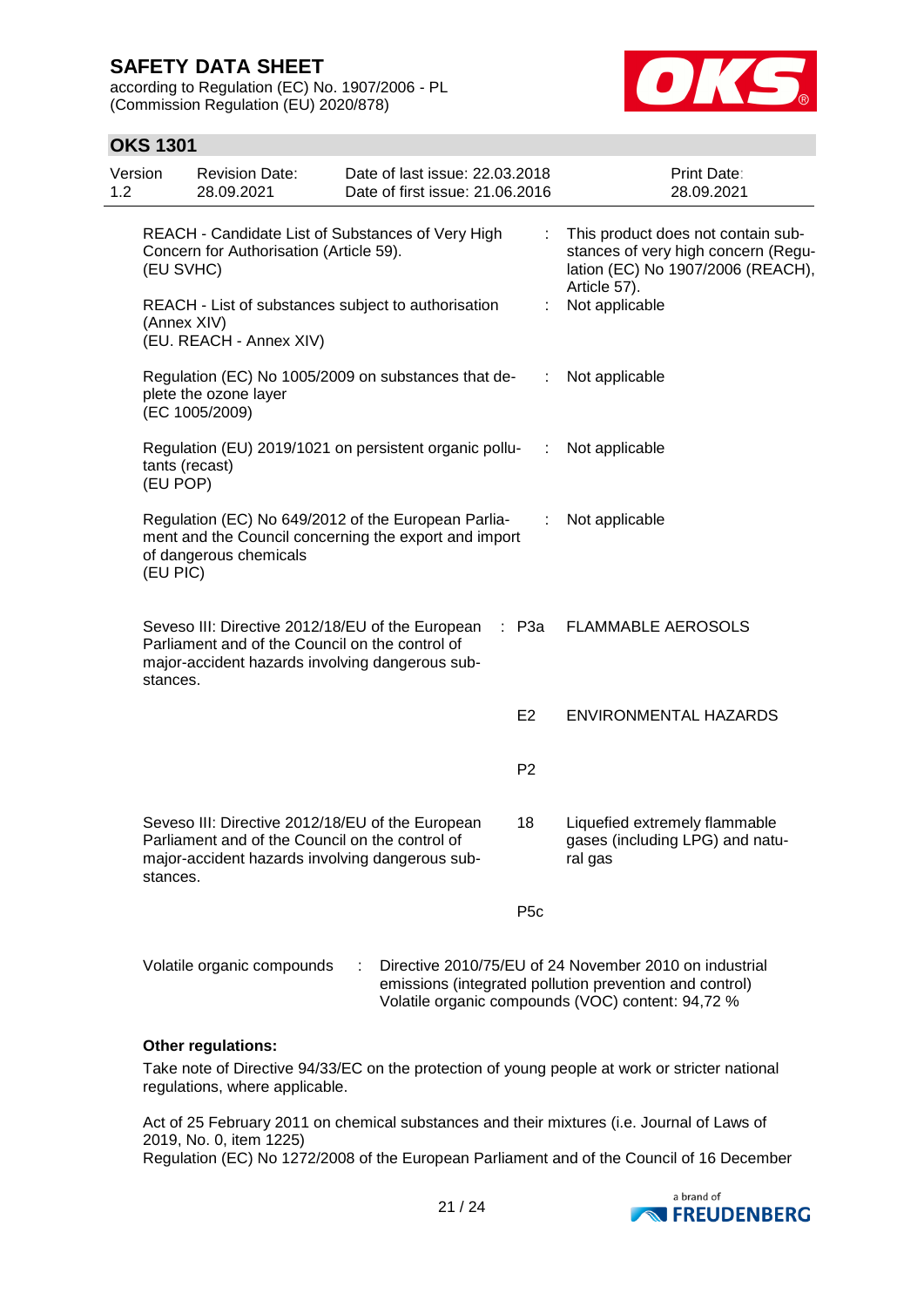according to Regulation (EC) No. 1907/2006 - PL (Commission Regulation (EU) 2020/878)



### **OKS 1301**

| Version | <b>Revision Date:</b> | Date of last issue: 22,03,2018  | <b>Print Date:</b> |
|---------|-----------------------|---------------------------------|--------------------|
| 1.2     | 28.09.2021            | Date of first issue: 21,06,2016 | 28.09.2021         |

2008 on classification, labelling and packaging of substances and mixtures, amending and repealing Directives 67/548/EEC and 1999/45/EC, and amending Regulation (EC) No 1907/2006 (Official Journal of the European Union L 353 from 31.12.2008) with further adaptation to technical progress (ATP).

Regulation (EC) No 1907/2006 of the European Parliament and of the Council of 18 December 2006 concerning the Registration, Evaluation, Authorisation and Restriction of Chemicals (REACH), establishing a European Chemicals Agency, amending Directive 1999/45/EC and repealing Council Regulation (EEC) No 793/93 and Commission Regulation (EC) No 1488/94 as well as Council Directive 76/769/EEC and Commission Directives 91/155/EEC, 93/67/EEC, 93/105/EC and 2000/21/EC (Official Journal of the European Union L 396 from 30.12.2006, as amended).

Commission Regulation (EU) 2015/830 of 28 May 2015 amending Regulation (EC) No 1907/2006 of the European Parliament and of the Council on the Registration, Evaluation, Authorisation and Restriction of Chemicals (REACH)

Ordinance of the Minister of Health of 10 August 2012 concerning the criteria and procedure of classification of chemical substances and their mixtures (consolidated text Dz. U. of 2015., pos. 208).

Ordinance of the Minister of Economy, Labour and Social Policy of 21st December 2005 concerning the basic requirements for personal protective equipment (Dz. U. Nr. 259, item 2173). Ordinance of the Minister of Labour and Social Policy of 12 June 2018 concerning the highest allowable concentrations and levels of the agents harmful for health in the workplace (Dz.U 2018 pos 1286, with later amendments).

Ordinance of the Minister of Health of 2nd February 2011 concerning tests and measurement of agents harmful for health in the workplace (Dz. U. Nr. 33, item 166 wraz z późn. zm.).

Ordinance of the Minister of Health of 30th December 2004 on the health and safety of workers related to chemical agents at work (Dz. U. from 2005, Nr. 11, item 86, as amended).

Act of 14 December 2012. on Waste (Journal of Laws of 2013. pos. 21, as amended). Act of 13 June 2013. On packaging and packaging waste Journal. U. of 2013. Item. 888, as amended).

Ordinance of the Minister of Climate of 2nd January 2020 on Waste Catalog (Dz. U. 2020 item 10).

Ordinance of the Minister of Environment on the requirements for carrying out the process of thermal treatment of waste and how to deal with waste produced in the process. (Dz. U. of 2016., Pos. 108)

Act of 19 August 2011 on transport of dangerous goods (Dz. U. Nr. 227, item 1367, as amended).

Government Statement of 18 February 2019 on enforcing of changes Annexes A and B of European Agreement concerning international transport of dangerous goods by road (ADR) (Dz. U. 2019, item 769).

Ordinance of the Minister of Health of 20th April 2012 concerning labeling of containers of dangerous substances and dangerous mixtures and some mixtures ((consolidated text) Dz. U. z 2015 nr. 0 poz. 450).

Ordinance of the Minister of Health of 11th June 2012 concerning categories of dangerous substances and dangerous mixtures for which containers must be fitted with child-resistant fastenings and a tactile warning of danger (Dz. U. from 2012, item 688 as amended).

### **15.2 Chemical safety assessment**

This information is not available.

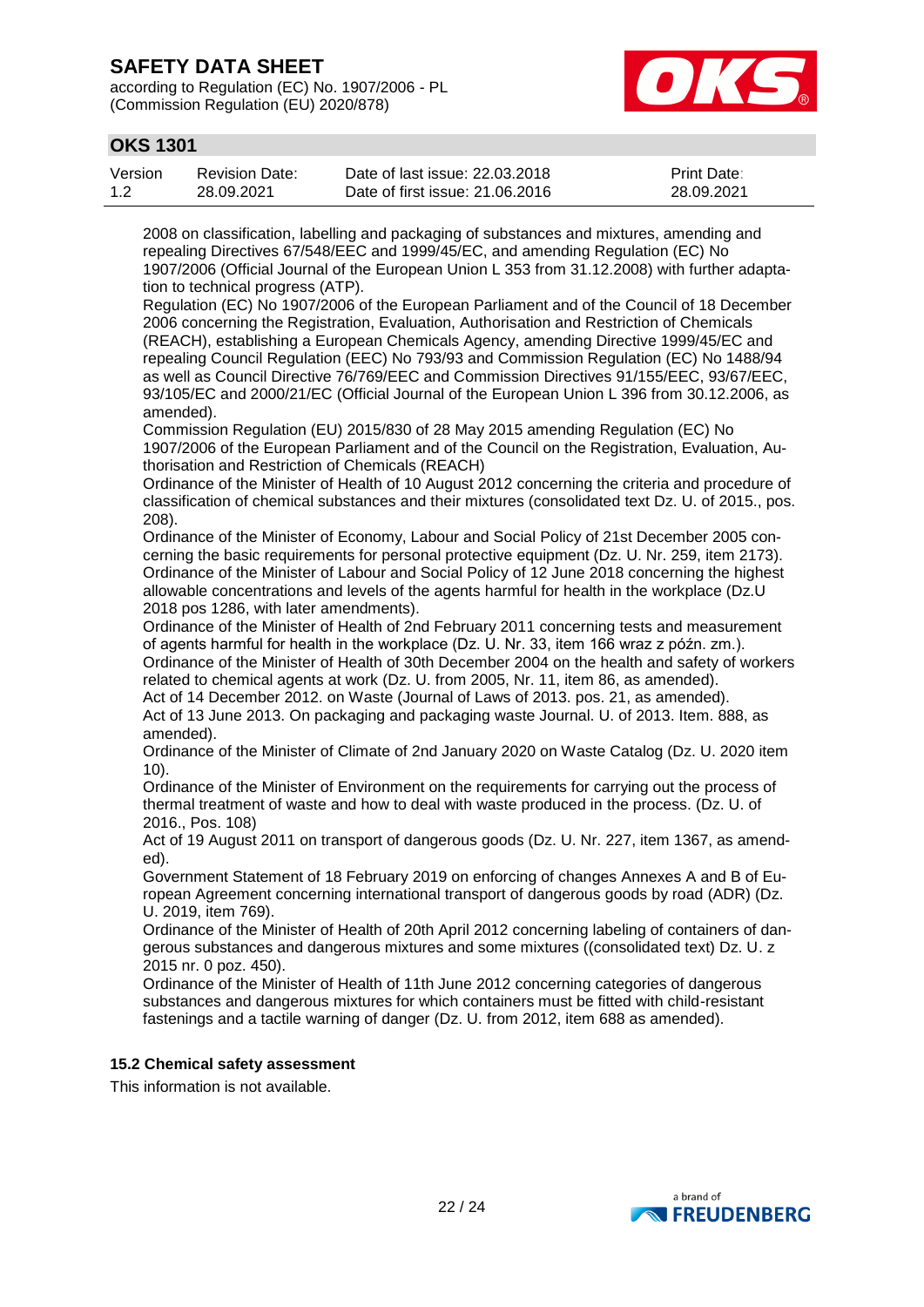according to Regulation (EC) No. 1907/2006 - PL (Commission Regulation (EU) 2020/878)



### **OKS 1301**

| Version | <b>Revision Date:</b> | Date of last issue: 22.03.2018  | <b>Print Date:</b> |
|---------|-----------------------|---------------------------------|--------------------|
| 1.2     | 28.09.2021            | Date of first issue: 21,06,2016 | 28.09.2021         |

### **SECTION 16: Other information**

| <b>Full text of H-Statements</b>                                                                                              |   |                                                                                                                                                                                                                                                                                                                                                                                                                                                                                                                                                          |  |  |  |
|-------------------------------------------------------------------------------------------------------------------------------|---|----------------------------------------------------------------------------------------------------------------------------------------------------------------------------------------------------------------------------------------------------------------------------------------------------------------------------------------------------------------------------------------------------------------------------------------------------------------------------------------------------------------------------------------------------------|--|--|--|
| H <sub>220</sub><br>H <sub>225</sub><br>H <sub>226</sub><br>H <sub>280</sub><br>H304<br>H315<br>H336<br>H411<br><b>EUH066</b> |   | Extremely flammable gas.<br>Highly flammable liquid and vapour.<br>Flammable liquid and vapour.<br>Contains gas under pressure; may explode if heated.<br>May be fatal if swallowed and enters airways.<br>Causes skin irritation.<br>May cause drowsiness or dizziness.<br>Toxic to aquatic life with long lasting effects.<br>Repeated exposure may cause skin dryness or cracking.                                                                                                                                                                    |  |  |  |
| Full text of other abbreviations                                                                                              |   |                                                                                                                                                                                                                                                                                                                                                                                                                                                                                                                                                          |  |  |  |
|                                                                                                                               |   |                                                                                                                                                                                                                                                                                                                                                                                                                                                                                                                                                          |  |  |  |
| Note C                                                                                                                        | ÷ | Some organic substances may be marketed either in a specif-<br>ic isomeric form or as a mixture of several isomers. In this<br>case the supplier must state on the label whether the sub-<br>stance is a specific isomer or a mixture of isomers.                                                                                                                                                                                                                                                                                                        |  |  |  |
| Note $U$ (table 3.1)                                                                                                          |   | When put on the market gases have to be classified as "Gas-<br>es under pressure", in one of the groups compressed gas,<br>liquefied gas, refrigerated liquefied gas or dissolved gas. The<br>group depends on the physical state in which the gas is pack-<br>aged and therefore has to be assigned case by case. The<br>following codes are assigned: Press. Gas (Comp.) Press. Gas<br>(Liq.) Press. Gas (Ref. Liq.) Press. Gas (Diss.) Aerosols shall<br>not be classified as gases under pressure (See Annex I, Part<br>2, Section 2.3.2.1, Note 2). |  |  |  |
| PL OEL                                                                                                                        |   | Poland. Occupational exposure limits for airborne toxic sub-<br>stances                                                                                                                                                                                                                                                                                                                                                                                                                                                                                  |  |  |  |
| PL OEL / NDS<br>PL OEL / NDSch                                                                                                |   | Maximal Admissible Concentration<br>Maximal Admissible Temporary Concentration                                                                                                                                                                                                                                                                                                                                                                                                                                                                           |  |  |  |

ADN - European Agreement concerning the International Carriage of Dangerous Goods by Inland Waterways; ADR - European Agreement concerning the International Carriage of Dangerous Goods by Road; AIIC - Australian Inventory of Industrial Chemicals; ASTM - American Society for the Testing of Materials; bw - Body weight; CLP - Classification Labelling Packaging Regulation; Regulation (EC) No 1272/2008; CMR - Carcinogen, Mutagen or Reproductive Toxicant; DIN - Standard of the German Institute for Standardisation; DSL - Domestic Substances List (Canada); ECHA - European Chemicals Agency; EC-Number - European Community number; ECx - Concentration associated with x% response; ELx - Loading rate associated with x% response; EmS - Emergency Schedule; ENCS - Existing and New Chemical Substances (Japan); ErCx - Concentration associated with x% growth rate response; GHS - Globally Harmonized System; GLP - Good Laboratory Practice; IARC - International Agency for Research on Cancer; IATA - International Air Transport Association; IBC - International Code for the Construction and Equipment of Ships carrying Dangerous Chemicals in Bulk; IC50 - Half maximal inhibitory concentration; ICAO - International Civil Aviation Organization; IECSC - Inventory of Existing Chemical Substances in China; IMDG - International Maritime Dangerous Goods; IMO - International Maritime Organiza-